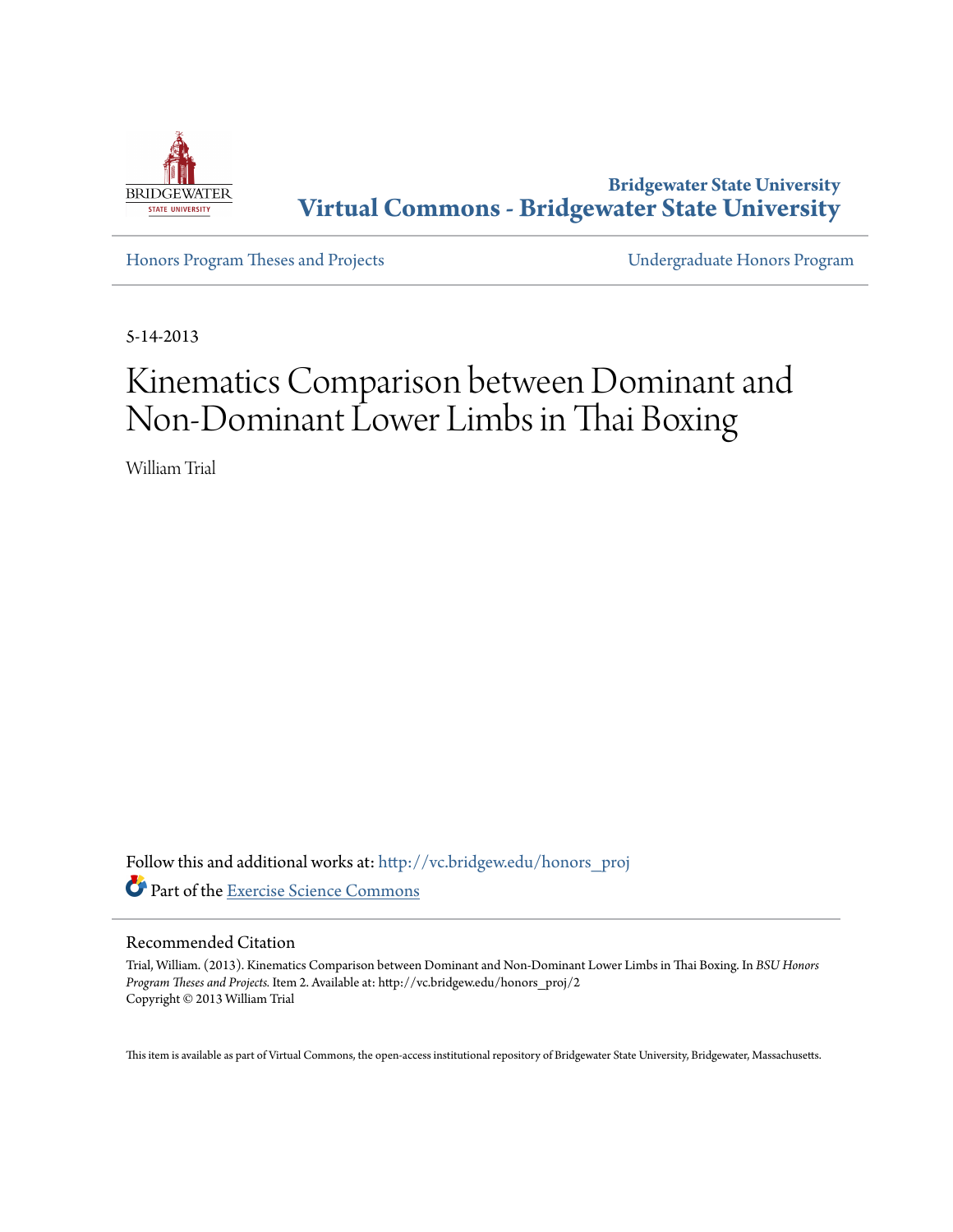## Kinematics Comparison between Dominant and Non-Dominant Lower Limbs in Thai

Boxing

William Trial

## Submitted to the Movement Arts, Health Promotion and Leisure Studies Department in partial fulfillment of Commonwealth Honors in Physical Education

Bridgewater State University

May 14, 2013

Dr. Tong-Ching Tom Wu, Thesis Director Dr. Edward A. Braun, Committee Member Dr. Pamela J. Russell, Committee Member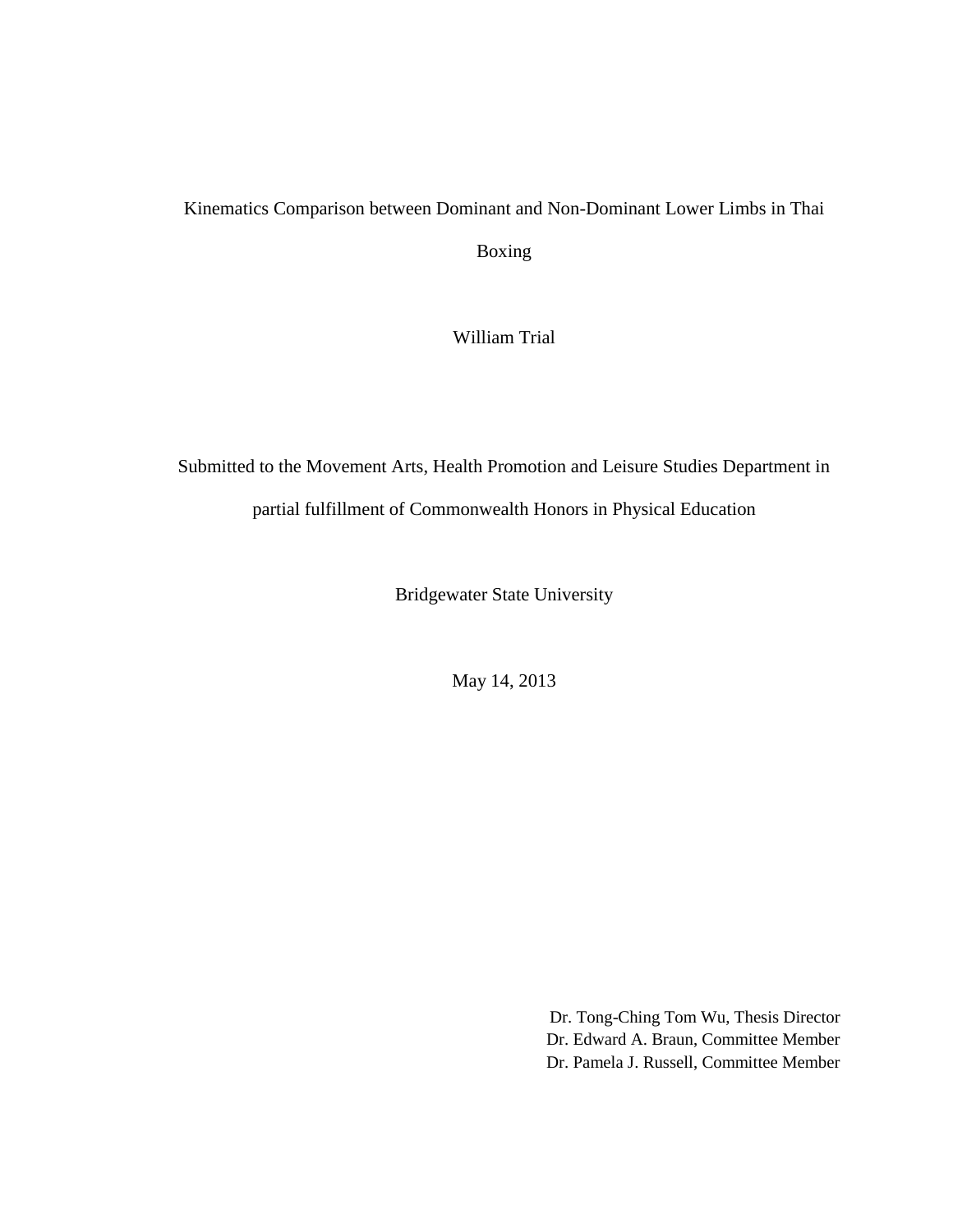#### **Abstract**

Muay Thai, also known as Thai Boxing, is Thailand's national sport, and it involves athletes using different stand-up striking and clinching techniques. There are a limited number of research studies that have examined Thai Boxing skills and specifically none have examined the kinematics of the dominant and non-dominant legs while in a double collar or double underhook clinching position. The purpose of the study was to investigate the kinematics of the dominant (right) and non-dominant leg (left) between the double collar and double underhook Thai Boxing clinching positions. Participants executed six continuous knee strikes with the dominant leg and nondominant leg in each of the two clinching positions for twelve knee strikes. A standard two-dimensional video motion analysis was conducted. The results revealed statistical significant difference at the hip joint angle between both clinching positions ( $p = .013$ ) but not at the knee and ankle joints. There were no statistical significant differences in the joint angular velocity and acceleration for the hip, knee, and ankle joint between both clinching positions*.* However, there was a statistical significant difference found in the joint angular velocity for the knee joint ( $p = 0.00$ ) between the dominant and nondominant leg. Lastly, there was a significant correlation of the joint angle  $(r = 0.65$  and 0.63; double collar and double underhook) and the angular velocity ( $r = 0.76$  and 0.67; double collar and double underhook) for the left and right knee between both clinching positions. In addition, there was a significant correlation of the joint angle between the left and right hip  $(r = 0.66)$  for the double collar position but not for the double underhook position. This study demonstrates the importance of hip joint flexibility and the angular velocity of the knee between the dominant and non-dominant leg. Future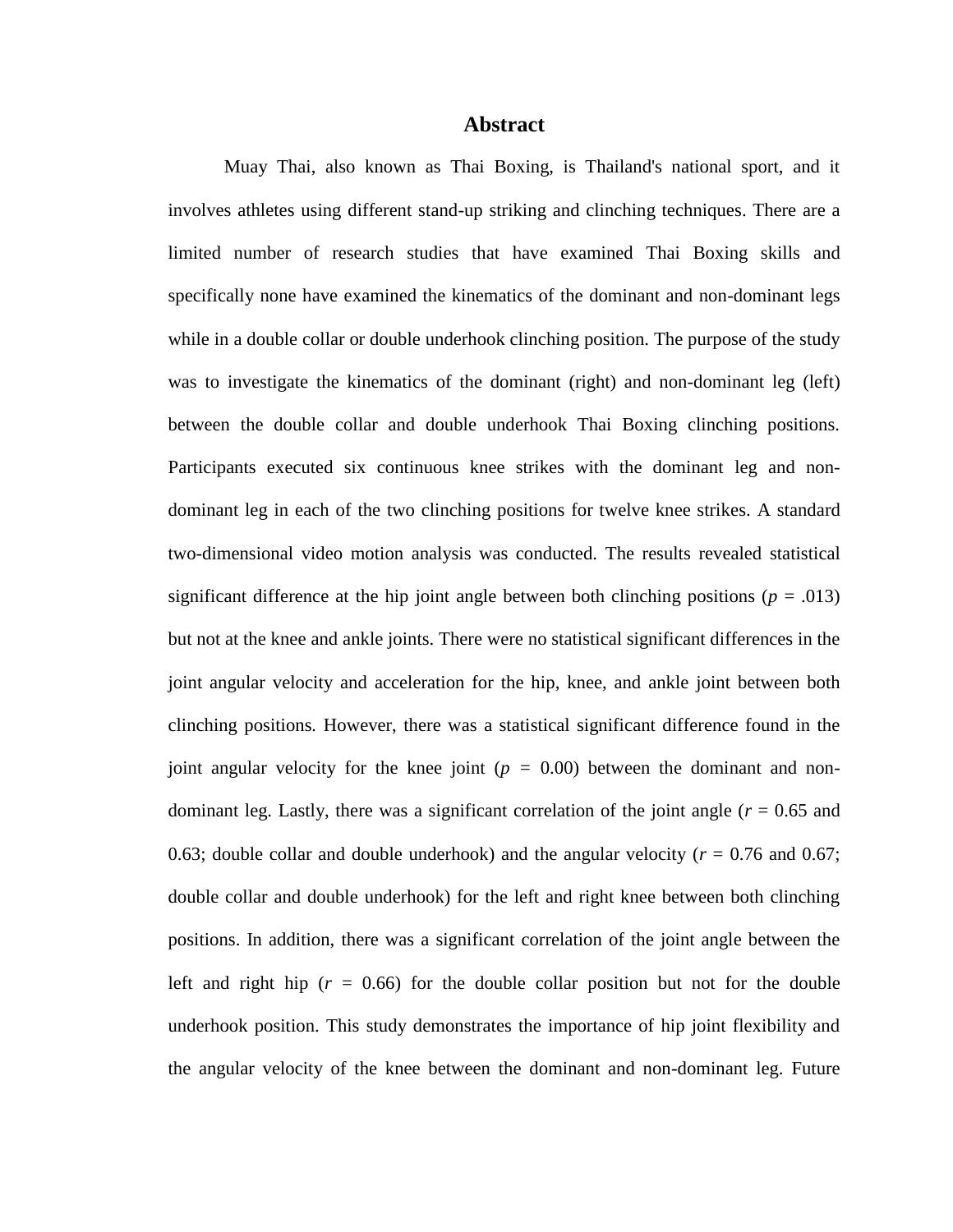research studies investigating the impact of the knee at the point of contact in the Thai Boxing clinch positions among group of elite mixed martial arts athletes are warranted.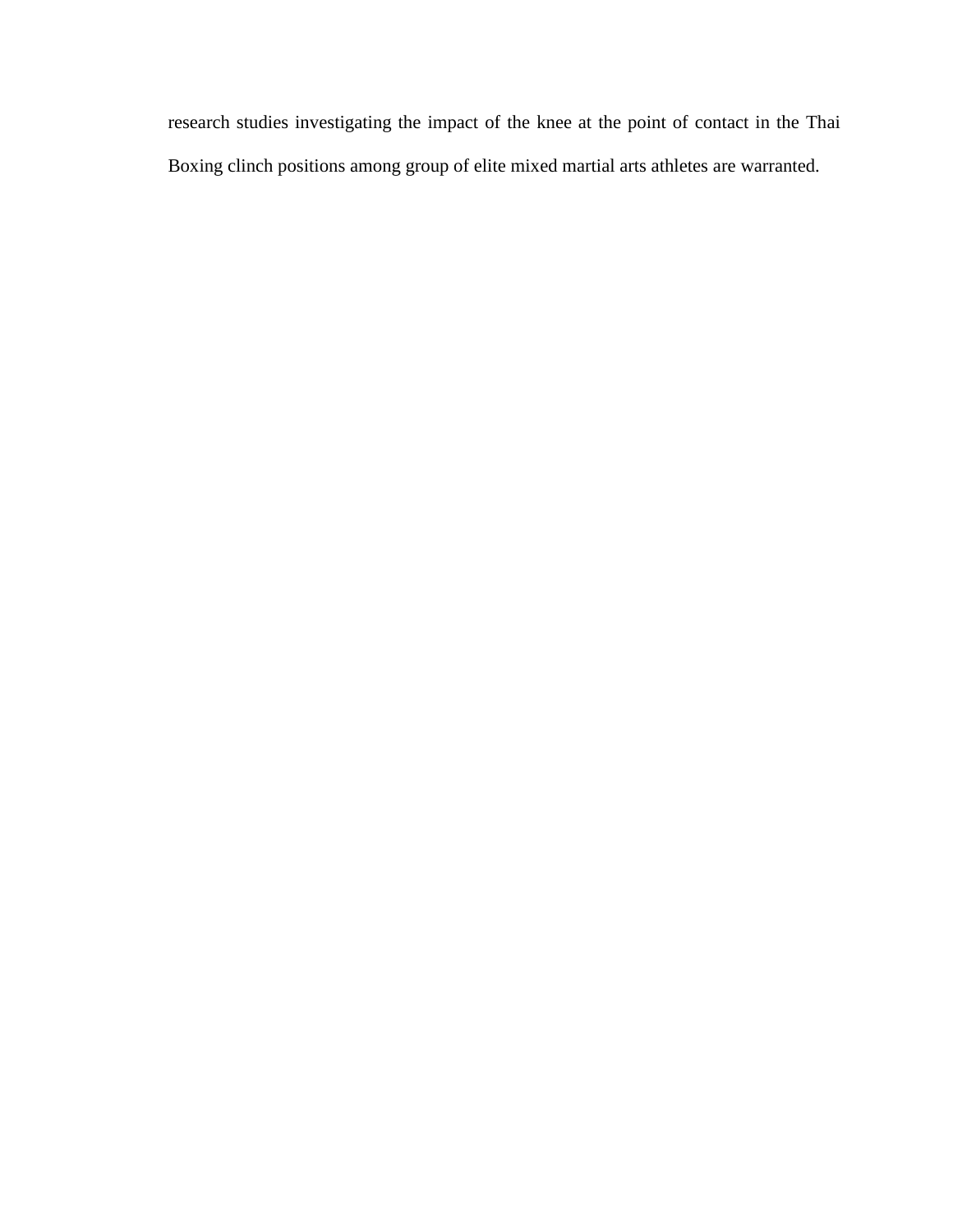#### **Acknowledgements**

The author would like to thank Joe Lauzon of Lauzon's Mixed Martial Arts, Eddie Bishop of Bishop's Training and Fitness, and all the athletes for participating in this study. In addition, the author acknowledges the research development funding support (2012 ATP Summer and Fall Grants) from the Office of Undergraduate Research, Bridgewater State University. Finally, the author would like to thank Dr. Tom Wu, Dr. Pamela Russell, and Dr. Edward Braun for supporting the entire process of the undergraduate thesis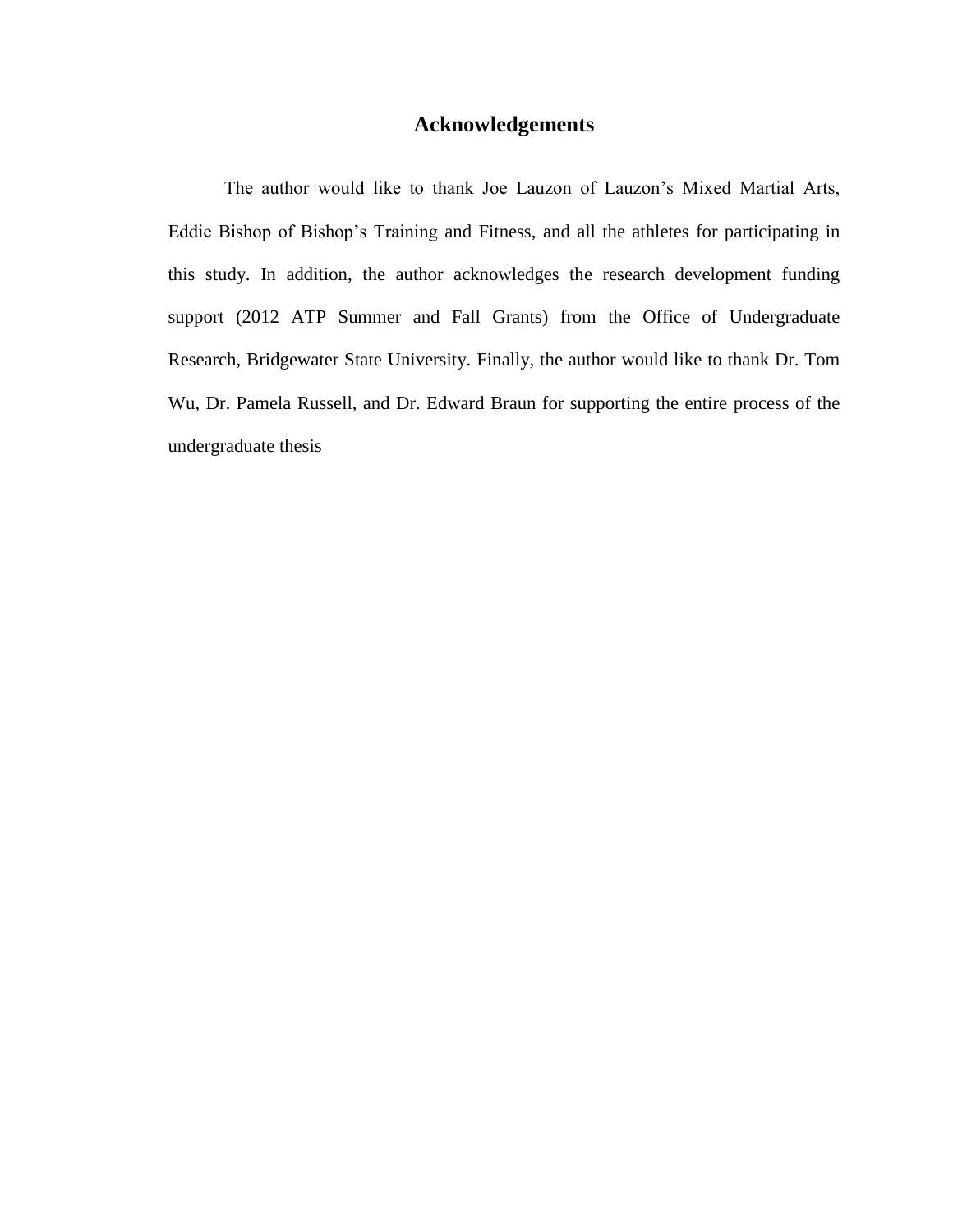### **Table of Contents**

| Section | Page |
|---------|------|
|         |      |
|         |      |
|         |      |
|         |      |
|         |      |
|         |      |
|         |      |
|         |      |
|         |      |
|         |      |
|         |      |
|         |      |
|         |      |
|         |      |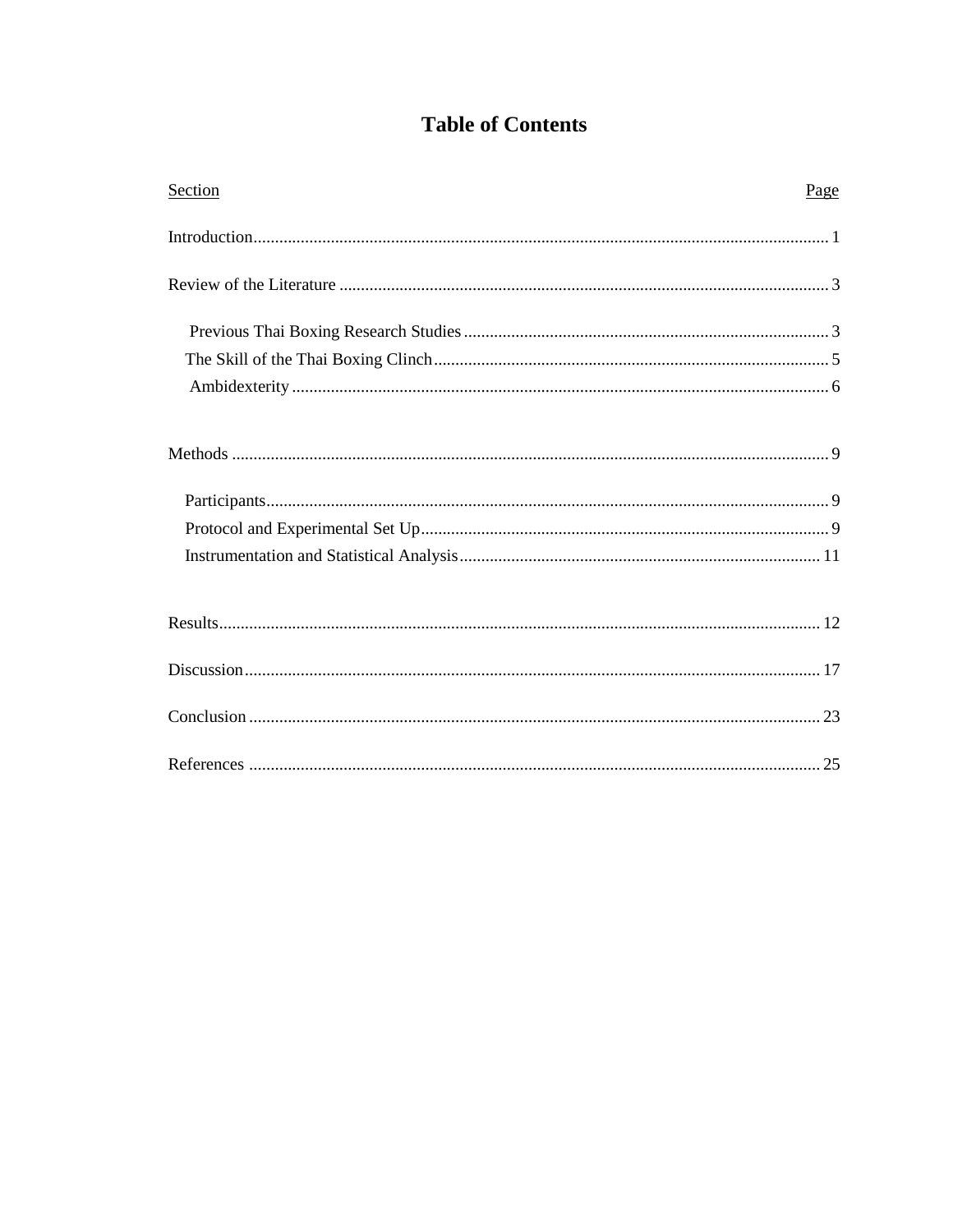### **List of Tables**

| Table<br>Page                                                                                        |
|------------------------------------------------------------------------------------------------------|
| Table 1: Descriptive statistics of joint angular displacement in each condition  12                  |
|                                                                                                      |
| Table 3: Descriptive statistics of joint angular acceleration in each condition 14                   |
| Table 4: Correlation of joint angular displacement between the left and right legs for the           |
|                                                                                                      |
| Table 5: Correlation of joint angular displacement between the left and right legs for the double    |
|                                                                                                      |
| Table 6: Correlation of joint angular velocity between the left and right legs for the double collar |
|                                                                                                      |
| Table 7: Correlation of joint angular velocity between the left and right legs for the double        |
|                                                                                                      |
| Table 8: Correlation of joint angular acceleration between the left and right legs for the           |
|                                                                                                      |
| Table 9: Correlation of joint angular acceleration between the left and right legs for the           |
|                                                                                                      |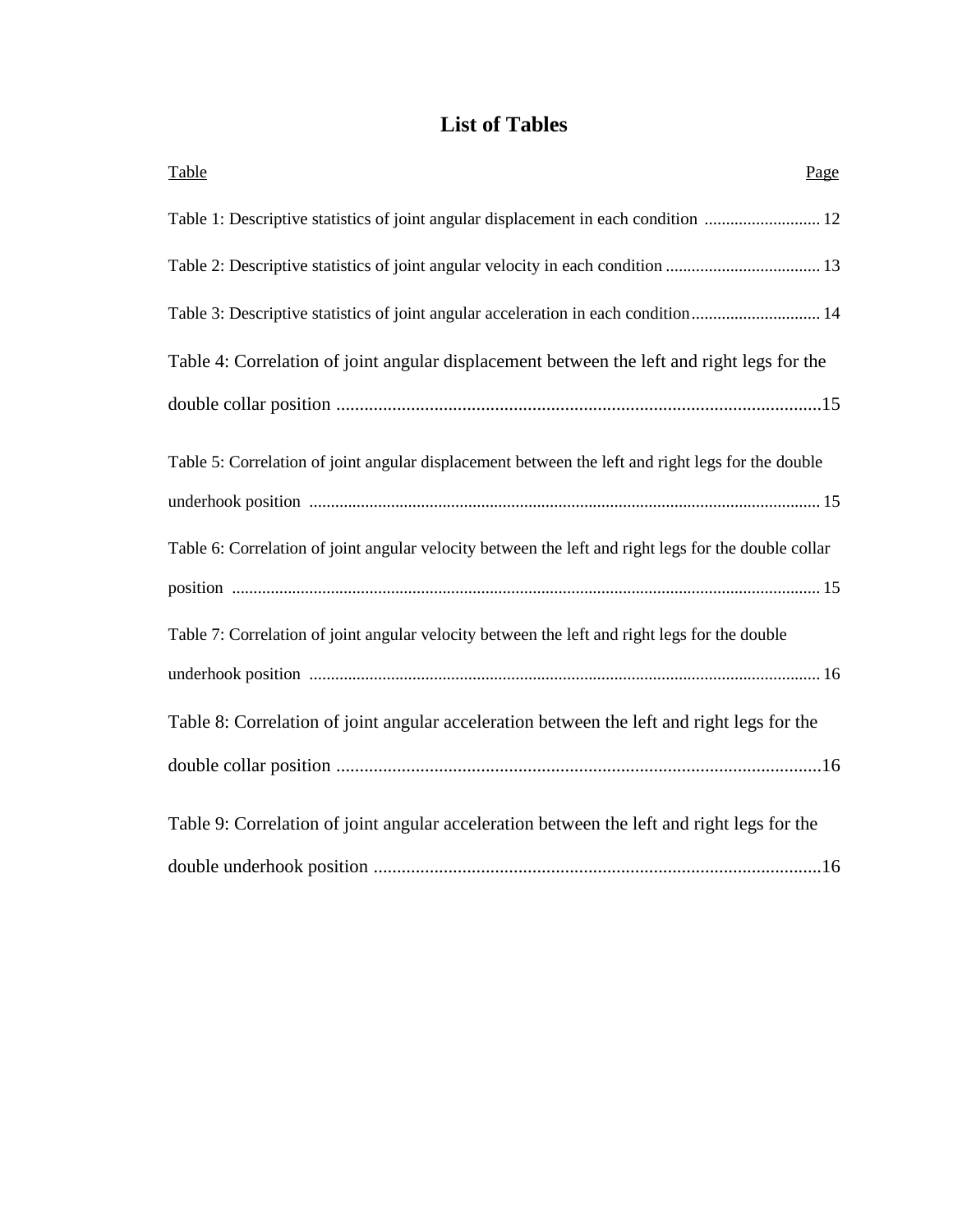## **List of Figures**

| <b>Figure</b> | Page |
|---------------|------|
|               |      |
|               |      |

.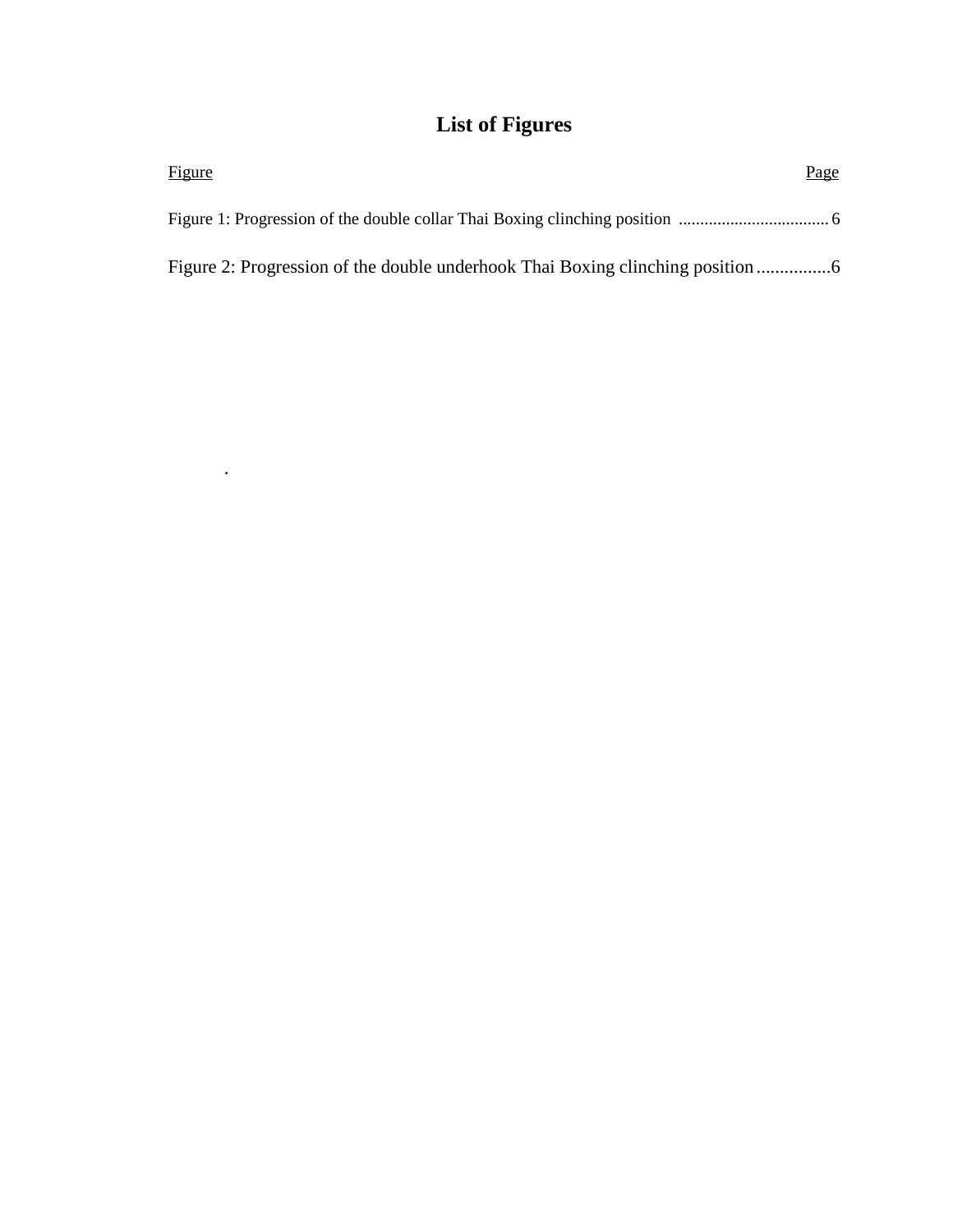Thai Boxing is the national sport of the Kingdom of Thailand. The sport originated during the second and third centuries (B.C.) from Indian-Buddhist Monks whom were originally sent to find the Suvarnabhumi, the land of gold, in modern-day central Thailand (Junlakan and Prayukvong, 2007). The monks trained with equal rigor in the arts of meditation and self-defense, on the premise of believing that a strong body leads to a strong spirit. During the late 20th century, Thai Boxing gained popularity, and under a unified governing body, the sport spread to 110 countries with five continental federations (Junlakan and Prayukvong, 2007). Thai Boxing has multiple applications in other sports such as American and European kickboxing, karate (multiple forms), and mixed martial arts. The sport requires the use of punches, kicks, and strikes, directing towards eight points of contact (hands, feet, elbows, and knees) instead of two points of contact (hands) used in Western Boxing. The length of a match is dependent on the weight class of the fighter. The length of each round is five minutes, with two-minutes of recovery scheduled in between each round, for five rounds. Similar to boxing, the outcome of a match is decided either by knockouts, technical knockouts, or points, based upon a system adapted from the Queensbury Rules (Green, 2010).

Ambidexterity is the state of being equally adept in the use of both left and right appendages (legs) and is an important factor in athletic performance and injury prevention. Specifically in combat sports when fighters may choose to face their opponent with either the left shoulder forward in a right-handed stance (orthodox) or the right shoulder forward in a left-handed stance (south-paw), thus a degree of cross dominance is useful. Currently, there are minimal number of studies that have analyzed kinematic differences and the ambidexterity of the hip, knee, and ankle between the Thai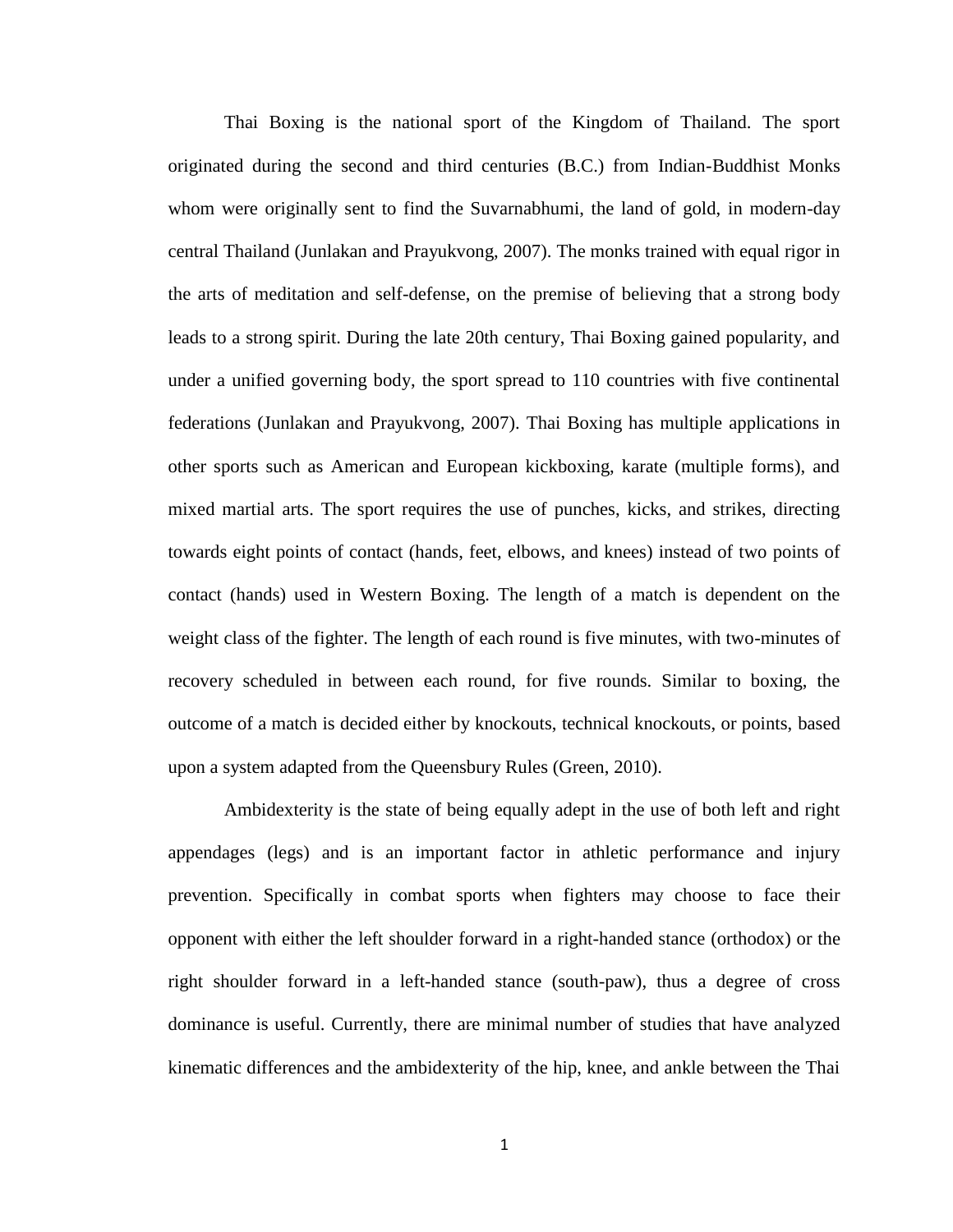Boxing clinching positions. However, there has been lower-limb kinematic research analyzing the biomechanical differences of the dominant and non-dominant leg in soccer and rugby (Dorge, Anderson, Sorensen, and Simonsen, 2002; Bauer, 1988; Ball, 2011).

The question regarding ambidexterity has been recommended in training for both dominant and non-dominant limbs within sports that involve unilateral movements, such as Thai Boxing (Turner, 2009). The question that this research study has addressed is that were there significant differences between the joint angles, angular velocities, and accelerations of the hip, knee, and ankle for both clinching positions between the dominant and non-dominant lower limb. This study hypothesized that there was a significant kinematic difference in regards to the joint angle and angular velocity of the hip. With these factors stated, the current study provided a comprehensive understanding about the knee striking motion within two Thai Boxing clinching positions so that an improved strength training and technical program can be developed.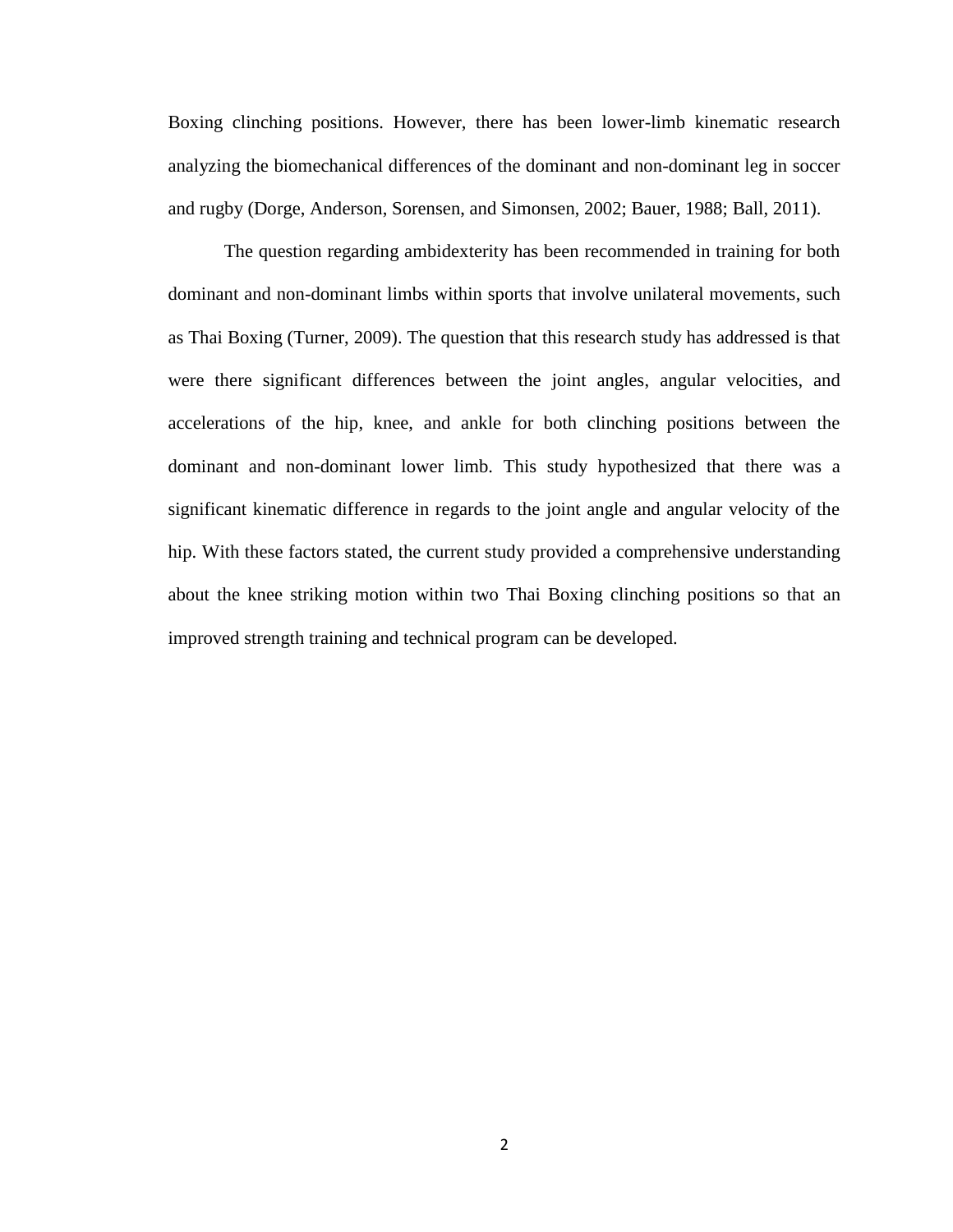#### **Review of the Literature**

#### **Previous Thai Boxing Research Studies**

There is a paucity of research studies (Sidthilaw, 1997 and Trial and Wu, in press) that have examined the kinematics of Thai Boxing. Sidthilaw (1997) examined the kinetic and kinematic characteristics of Thai Boxing roundhouse kicks at different height with ten male Thai Boxing athletes. These athletes had 8 to 48 months of training experience. From this study, the results showed the middle-level kick generated the greatest peak force and impulse, while the high-level kick involved the least amount of force and impulse. The amount of peak force and impulse were directly related to the final velocity of the ankle ( $r = 0.86$  and  $r = 0.79$ , respectively) but they were not significantly related to leg strength. Sidthilaw (1997) further indicated that the Thai Boxing roundhouse kick could generate sufficient force to cause neurological impairment, skull fractures, facial bone fractures, and rib fractures. Additionally, Gartland, Malik, and Lovell (2005) determined that the head is the most common site of injury during an actual Thai Boxing match among amateur Thai Boxing fighters. Contrastingly, Trial and Wu (in press) analyzed the hip motion within two Thai Boxing clinching positions (double collar and double underhook). The authors observed a significant statistical difference at the hip joint angle ( $p = 0.00, p < 0.05$ .) and a significant statistical correlation for the hip angular velocity and acceleration ( $r = 0.94$ ) and 0.85, <0.05, respectively). This study indicated that the double collar-tie clinching position technique uses less hip flexion than the double underhook clinching technique. Thus, the double collar clinching technique may be more suitable for striking a lower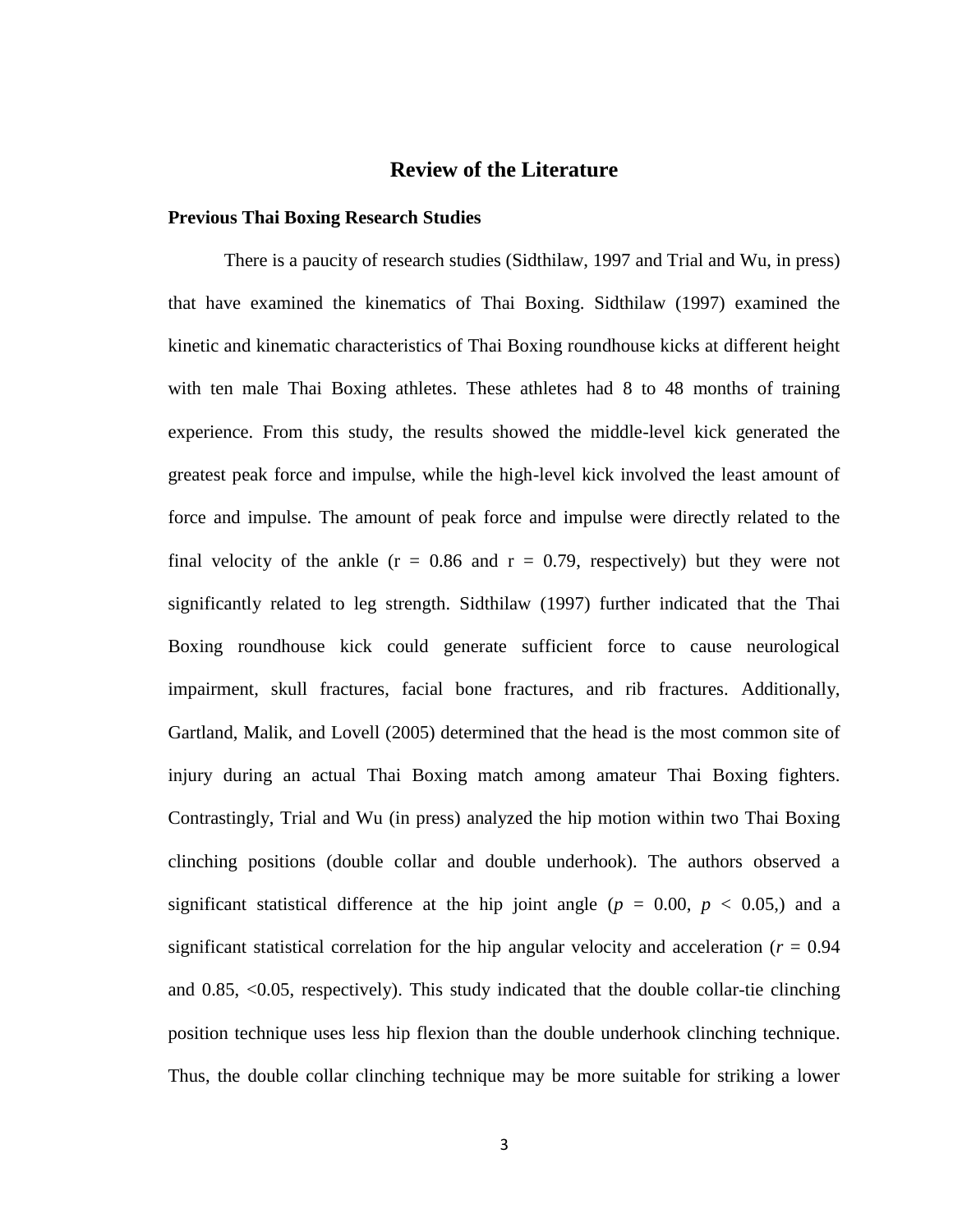target in relation to the striker's knee position. Lastly, other Thai Boxing research studies have focused on the physiologic aspects. Crisafulli, Vitelli, Cappai, and Milia (2009), Silva, Del Vecchio, Picano, Takito, and Franchini (2011), and Turner (2009), have suggested that Thai Boxing requires the use of both anaerobic and aerobic energy systems. Specifically, anaerobic glycolysis, which is the intermediate energy system used for activities that last from thirty seconds to two minutes, is recruited during the first round and the recovery period while, aerobic glycolysis, which in the energy system used for activities longer than two minutes in duration, is the primary energy system during the second and third rounds.

Other research studies have analyzed lower-limb kinematic variables in similar martial arts such as Karate and Taekwondo. Kim, Kim, and Im (2011) analyzed the kicking joint kinematics of the kicking leg in Taekwondo. They indicated that the back kick utilized a combination of hip and knee extension and was characterized by a push like movement. Contrastingly, the thrashing and turning back kick utilized a greater degree of hip abduction than the roundhouse kick and back kick, and was characterized by a push-throw movement. Hwang (1987) conducted a preliminary kinematic analysis of the Taekwondo front kick with three amateur Taekwondo athletes who were instructed to execute kicks at and without a target. Hwang (1987) determined that the absolute linear foot velocities were between 10.3 m/s and 11.7 m/s for with a target condition and between 0.8 m/s and 11.7 m/s without a target condition, and the maximum foot velocities of both conditions were between 11.6 m/s and 13.4 m/s. In regards to angular velocity, Pozo, Bastein, and Dierick (2011) determined that there were significant differences in several lower-limb joint angles with angular velocity peaks occurring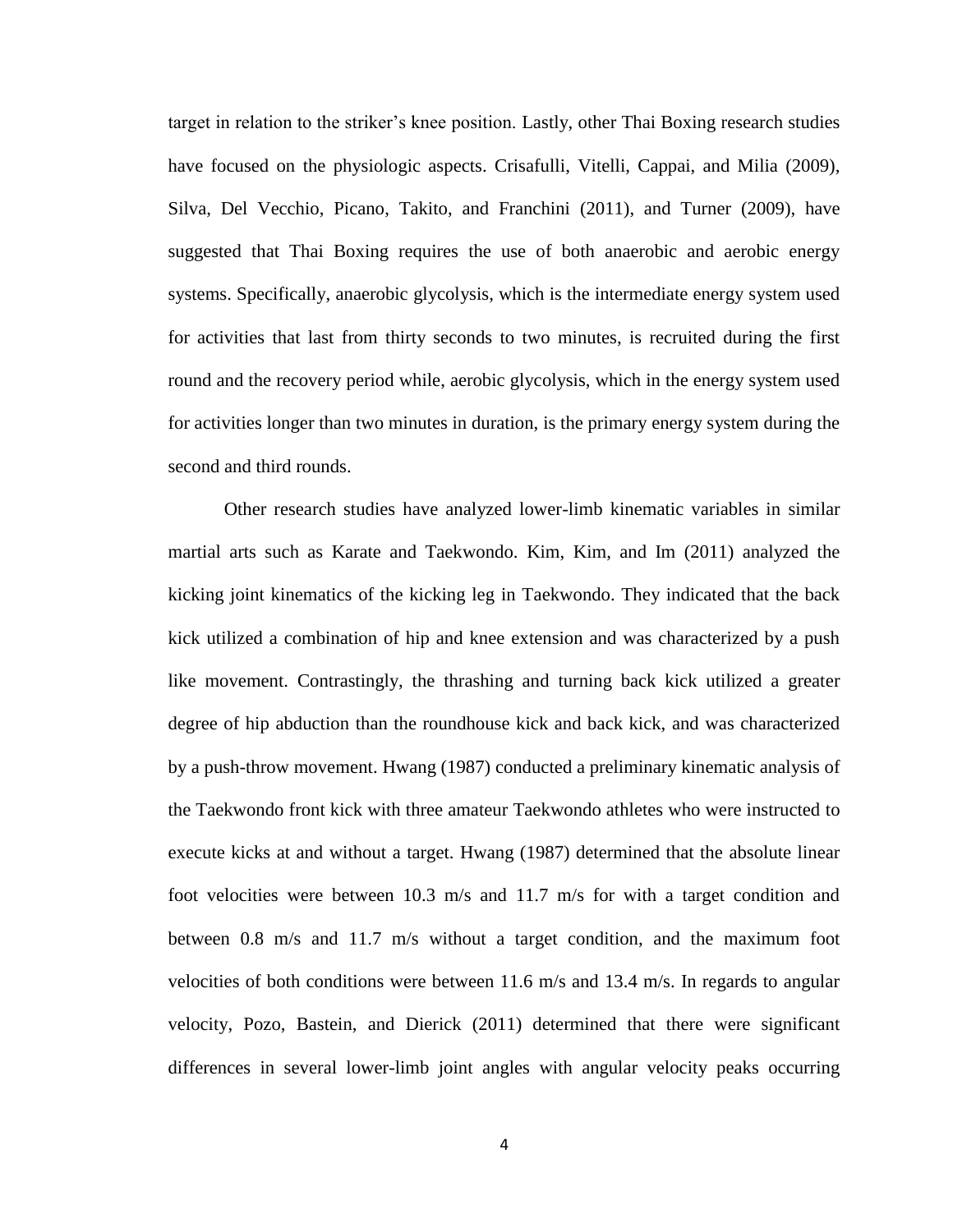earlier in the kick for the Shotokan karate kick Mae-Geri. Wasik (2011) also determined that there is a correlation between the maximum knee and foot velocities for the Taekwondo side kick  $(r = 0.72)$  because higher knee velocities can contribute to the increase in foot joint angular velocity. Kong, Luk, and Hong (2000) conducted a research study to examine the relationship between the front and back legs of the Taekwondo roundhouse kick; authors determined that movement time of the kick executed by the front leg was 12% shorter than the back leg. The maximum linear velocity of the roundhouse kick executed by the back leg was greater than the front leg by 38% and 62% for the ankle and knee joints respectively.

#### **The Skill of the Thai Boxing Clinch**

The Thai Boxing clinch is not a unique Thai invention but rather is a common Greco-Roman wrestling maneuver (Pedreira, 2009). In the clinch, athletes may attack their opponents with punches, elbows, and most commonly, knees. On the other hand, the athlete can also throw their opponent to the ground from the clinch. Throwing the opponent to the ground, however, does not score any points but it fatigues and demoralizes the opponent. The most commonly associated clinching position in the sport of Thai Boxing is the double collar (Pedreira, 2009). The main objective of the doublecollar clinching position is to hold the opponent's head, with both hands on the back on the head or one hand on the neck and the other on the top of the head, keeping the elbows tightly together. This maneuver presents a significant advantage to the athlete because it provides full control of the opposition's head and neck movements. Contrastingly, the objective of the double-underhook clinch is to project both arms underneath the opponent's armpits while lifting the opponent slightly off their feet (Hewitson, 2012). At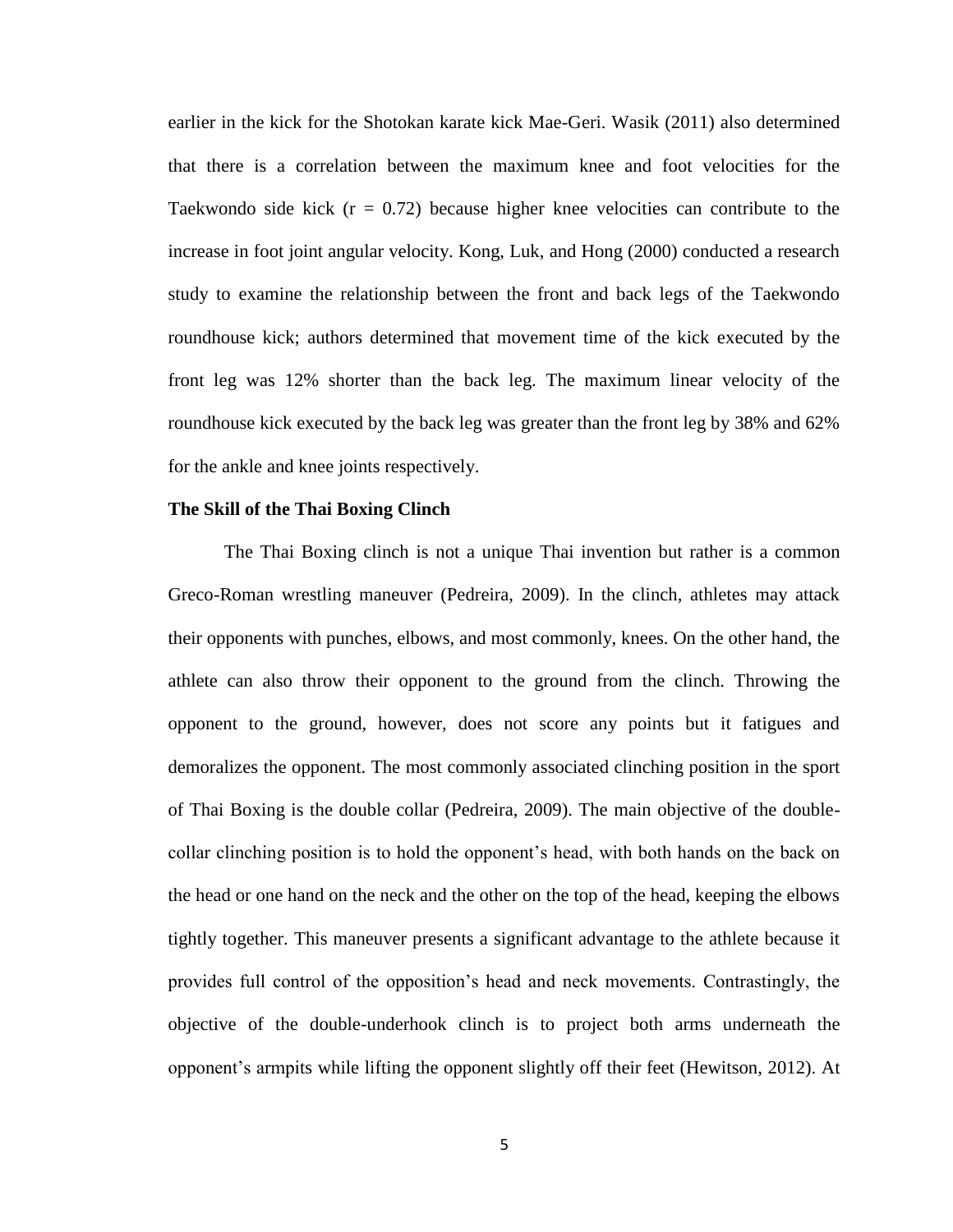this moment, the opponent does not have a strong base of support which makes them vulnerable to a variety of knee strikes. From both positions, it is paramount that the opponent attempts to escape in order to prevent serious injury.



*Figure 1*: The progression of the double collar Thai Boxing clinching position



*Figure 2*: The progression of the double underhook Thai Boxing clinching position

#### **Ambidexterity**

In a study conducted by Dorge et al. (2002), they examined ball velocity in maximal instep kicking with the preferred and the non-preferred leg among seven skilled soccer players. The velocity of the ball was related to biomechanical differences observed during the kicking action. They found that higher ball speeds were achieved with the preferred leg because of higher foot speeds and a higher coefficient of restitution at the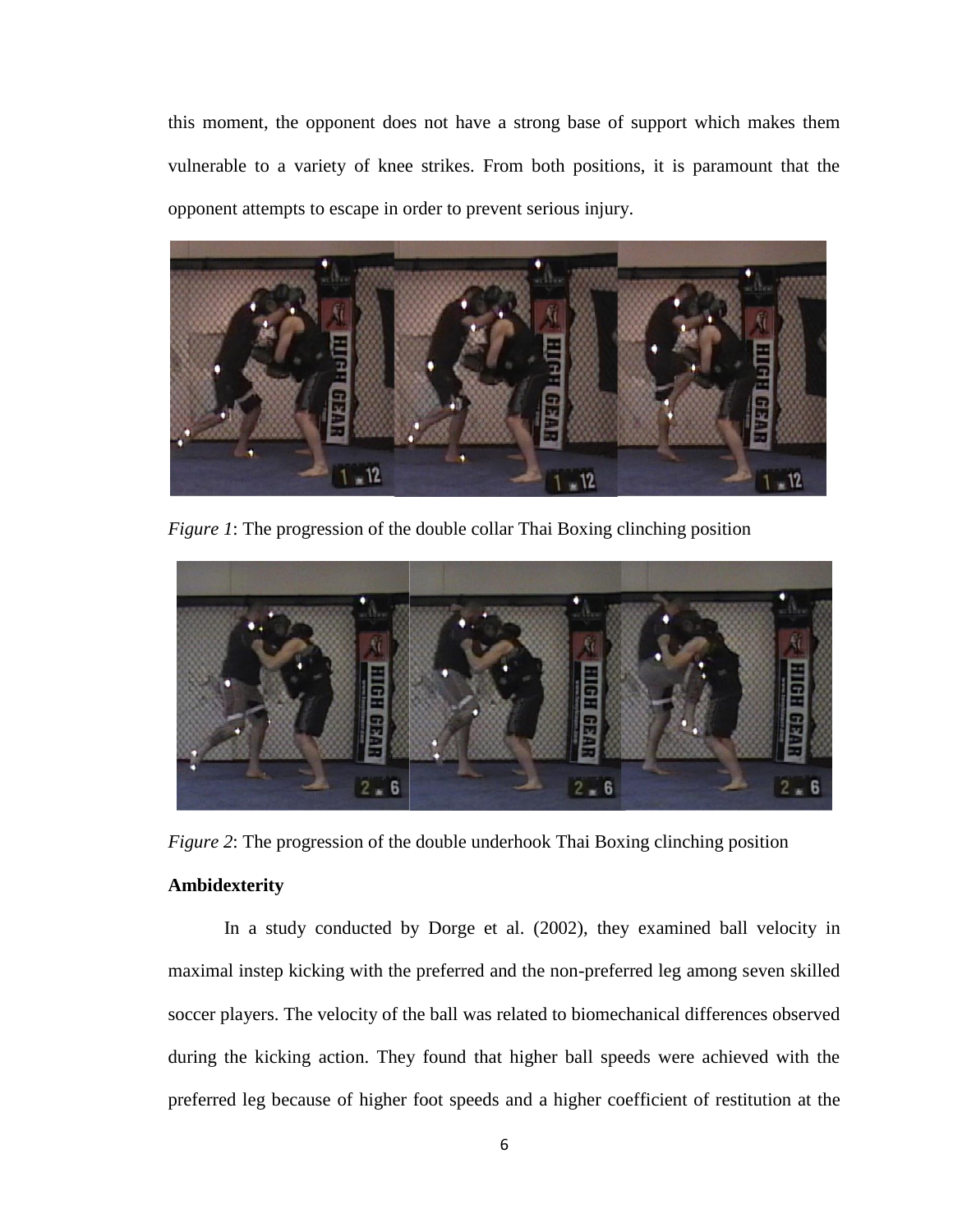time of impact compared with the non-preferred leg. Dorge et al. (2002) concluded that the difference in maximal ball speed between the preferred and non-preferred leg is caused by a better inter-segmental motion pattern and a transfer of velocity from the foot to the ball when kicking with the preferred leg.

Contrastingly, Ball (2011) examined the differences between the preferred (right) and non-preferred (left) leg kicking in the drop punt kick of professional male rugby players  $(n = 17)$ . The authors determined that foot speed, knee, and shank angular velocity at ball contact and hip range of motion were significantly larger for the preferred leg while, hip and thigh angular velocity at ball contact and hip range of motion were significantly larger for the non-preferred leg. It was concluded that the preferred-leg kicks (right) made greater use of the pelvis, knee, and shank while non-preferred leg kicks (left) relied more on the hip and thigh for ball speed. In a similar study, Bauer (1982) investigated and measured the kinematic and electromyographic parameters of the rugby punt among professional male rugby athletes  $(n = 13)$  when performed for maximum distance using the preferred and non-preferred kicking leg. The results indicated a lack of coordinated muscle contraction and inferior performances of nonpreferred kicking legs of all subjects. Bauer (1982) concluded that the necessary kinematic segmental sequencing processes were not maintained when subjects performed the rugby punt with the non-preferred foot. Lastly, failure to control segmental motion affected momentum transfer through the limb segments and the final momentum transfer to the ball at impact, resulting in decreased ball speeds.

From a motor learning perspective, Cular, Miletic, and Miletic, (2010) investigated the motor abilities of Taekwondo martial arts techniques among male and

7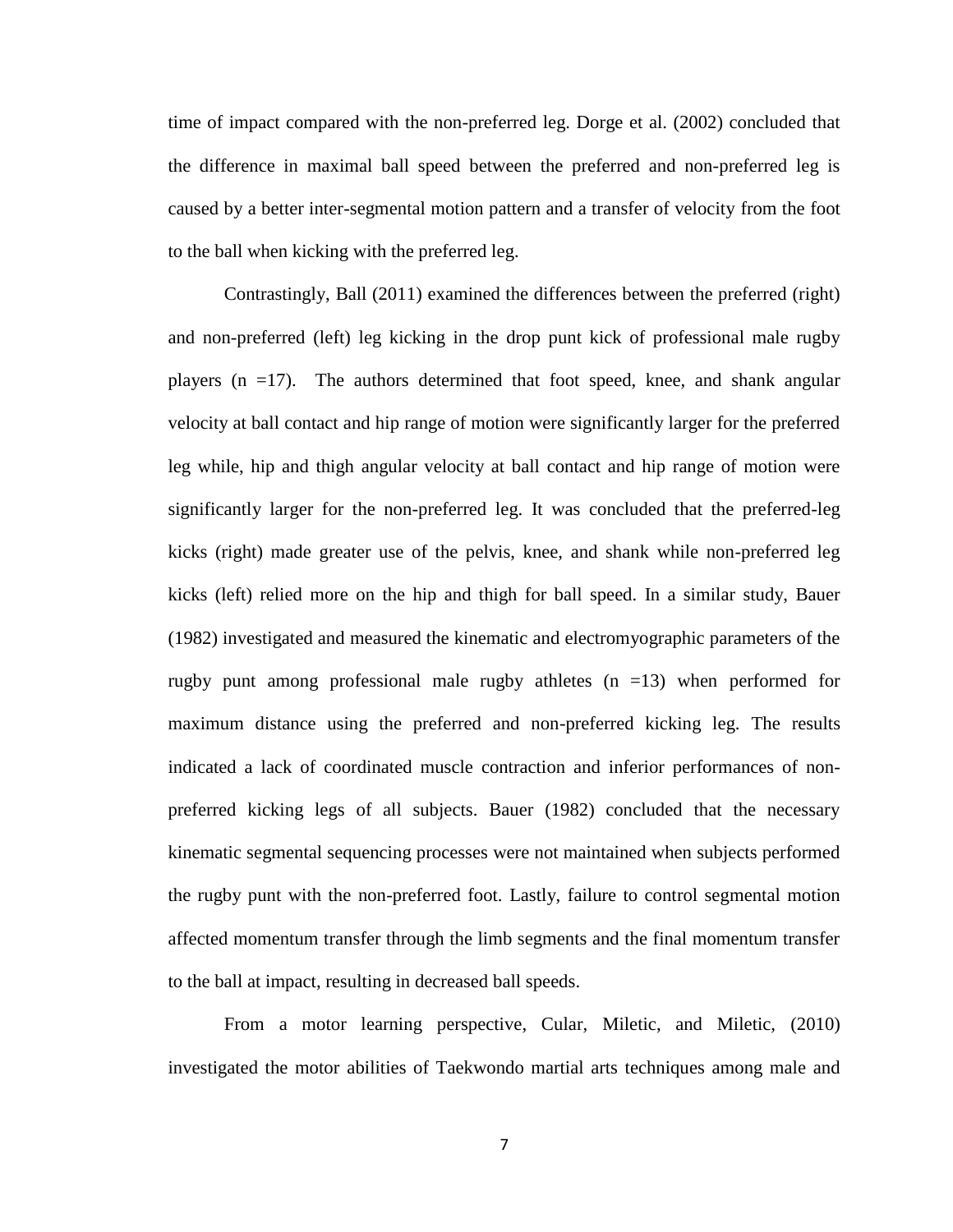female athletes (10  $\pm$  2 years). They determined that motor abilities such as grip strength, frequency of alternate leg movements, and alternate hand movements for male athletes measured on the right and left sides of the body were defined with a strong correlation with Taekwondo basic techniques' performance to both sides of body. Likewise, Teixeira, Correa, Olivera, and Romano (2009) compared adult soccer players with  $12 \pm$ 4.16 years of experience and non-soccer players  $(n = 11)$  on leg performance on motor tasks requiring general and soccer-specific movements and body-balance stabilization. Their results revealed that the preferred-leg (right) is used for soccer-specific movement abilities and the non-dominant leg is used for general balance and stabilization abilities. Conversely, Morris, Newby, Wininger, and Craelius (2009) examined the inter-limb transfer in the lower-limbs of subjects who learned to move a cursor towards target in 0.8 seconds using ankle movements: plantar/dorsi-flexion and inversion/eversion. The results revealed that tasks using the left foot (non-dominant limb) but not tasks using the right foot (dominant limb) experienced significant inter-limb transfer of directional as well as positional information, reflective of the different functional roles played by the upper and lower limbs (Morris, Newby, Wininger, and Craelius, 2009). Thus, inter-limb transfer occurred from the non-dominant (left) to the dominant (right) foot, but not vice versa.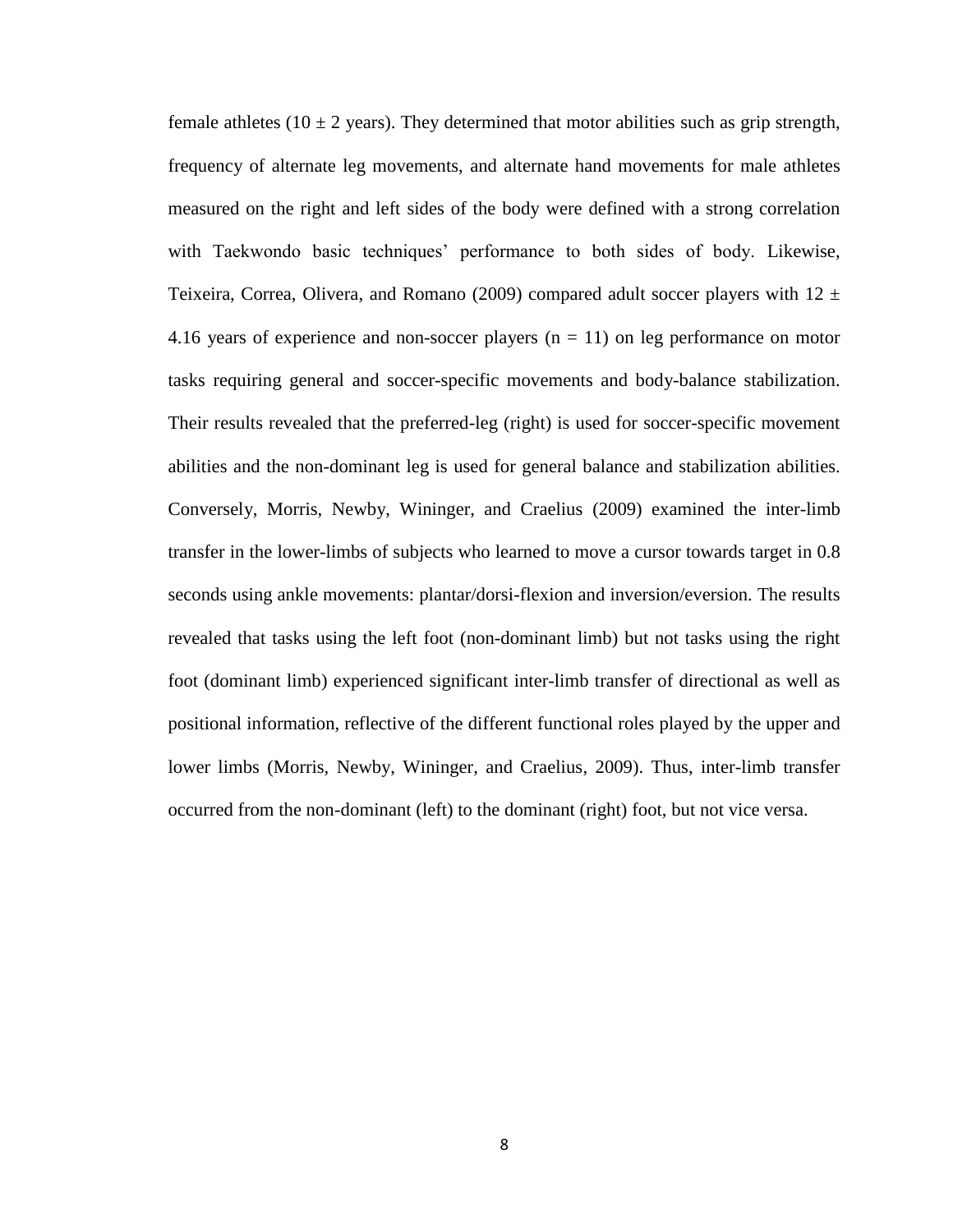#### **Methods**

#### **Participants**

Ten amateur martial arts athletes volunteered to participate in the study. The mean age, height, weight and experience with mixed martial arts were  $23 \pm 5$  yrs.,  $1.8 \pm 0.1$  m, 73.3  $\pm$  11.4 kg, and 5.9  $\pm$  5.4 yrs., respectively. Participants were recruited from local mixed martial arts training clubs. The institutional research ethics review was approved and written informed consent was obtained from each participant prior to the study. In addition, each participant completed a PAR-Q and a questionnaire, which indicated their cardiovascular health, fitness history, and experience participating in the sport. All participants arrived at the Biomechanics Laboratory or a local mixed martial arts training club. Two Thai Boxing cotton hand wraps (4.6 m) and two standard Thai Boxing gloves (0.34 kg) were provided to each participant for wrist protection and simulating both double-collar-tie and double underhook clinching positions.

#### **Protocols and Experimental Set Up**

Prior to the warm-up, all participants were instructed how to properly wrap their hands with the Thai Boxing cotton hand wraps. After they were fitted and tied with the standard Thai boxing gloves, the participants performed a dynamic warm up for five minutes to increase core muscular temperature and muscular force production to reduce the risk of potential injury. Joint reflective markers were placed on the right side of the following joint locations: lateral malleolus of the fibula (ankle), base of the fifth metatarsal (toe), lateral epicondyle of the femur (knee), greater trochanter (hip), greater tubercle (shoulder), lateral epicondyle of the humerus (elbow), styloid process of the radius (wrist), and on the chin and forehead. Each participant wore a tight-fitting black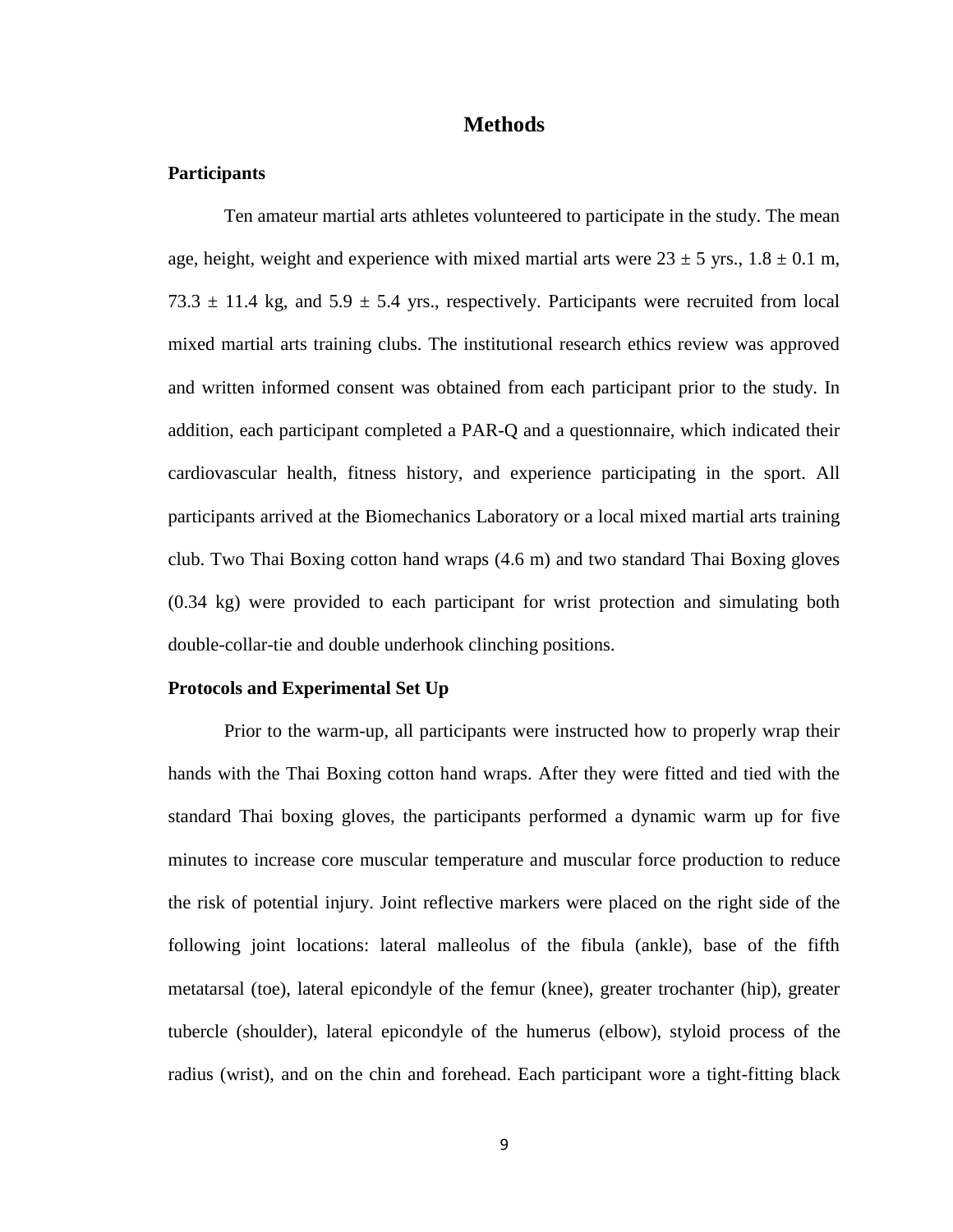shirt and black shorts to provide better contrast between the markers and clothes for video analysis.

Participants executed six continuous knee strikes with the dominant (right) leg and non-dominant leg (left) in each of the two clinching positions for a total of twelve knee strikes. Since the knee strikes were performed in a continuous motion, participants attempted to simulate real fight-like movement. Each participant had three minutes break between both clinching positions to avoid the influence of fatigue. For each knee strike, the participant directed the kick towards an experienced Thai Boxing athlete who was equipped with a belly pad, two standard Thai Boxing pads, a groin protector, and a mouth guard to insure safety. Since the target was well protected and experienced with the sport, risk of injury was minimal. Lastly, the order of the clinching positions and the legs were randomized to reduce any order effect.

Following all twelve knee strikes, the participant performed five minutes of static stretching for cool down and recovery. In addition, each participant had the opportunity to view video trials of their kicking movement which enabled them to have a better understanding about the mechanics of their own clinching technique. Data collection was conducted over the duration of an hour for each participant. Data were analyzed on four knee strikes from each leg from knee contact to 20 frames after, with the first and last knee strikes being discarded to ensure consistency of the knee striking motion. Mean angular positions, velocities, and accelerations were calculated over these 20 frames (equaled 0.34 seconds).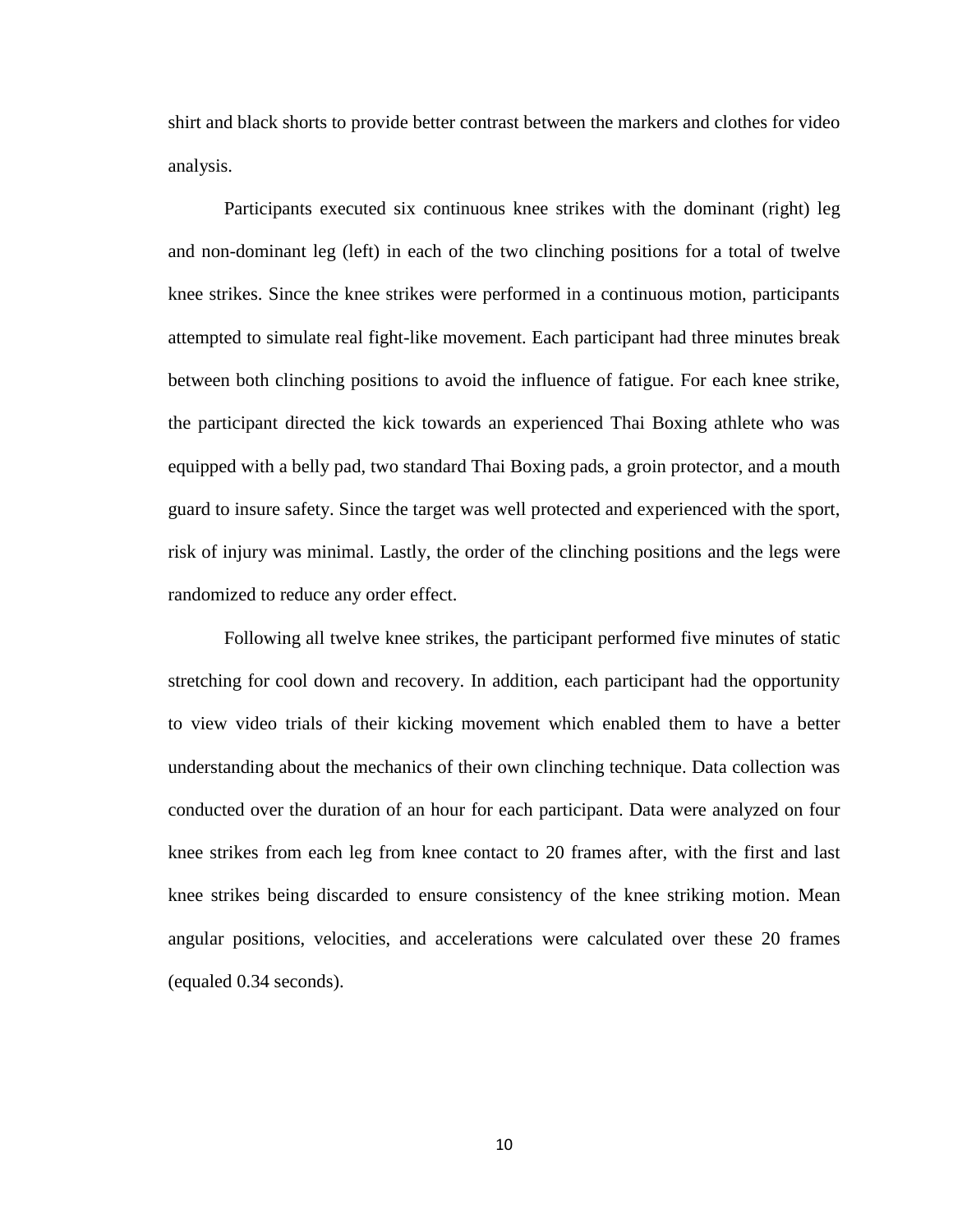#### **Instrumentation and Statistical Analysis**

A two-dimensional video analysis was conducted with a JVC video camera (model: GR-D371V, JVC America, Wayne, New Jersey) which captured sagittal motion at 60 Hz with 650W artificial lighting. A Digital filter was applied at 8 Hz to filter the data. The video was transferred onto a computer in the Biomechanics Lab and analyzed with Ariel Performance Analysis System (version 13.3.3) software (Ariel Dynamics Inc., Trabuco Canyon, California) A two-way (2 clinching techniques x 2 legs) repeated measures ANOVA ( $\alpha$  = 0.05) was conducted on the kinematic variables of the lower extremity and followed by a post-hoc t-test comparison with Bonferroni adjustment if a significant difference was found. In addition, Pearson's product-moment correlations were conducted with SPSS (version 18) software (IBM Corporation, Armonk, New York).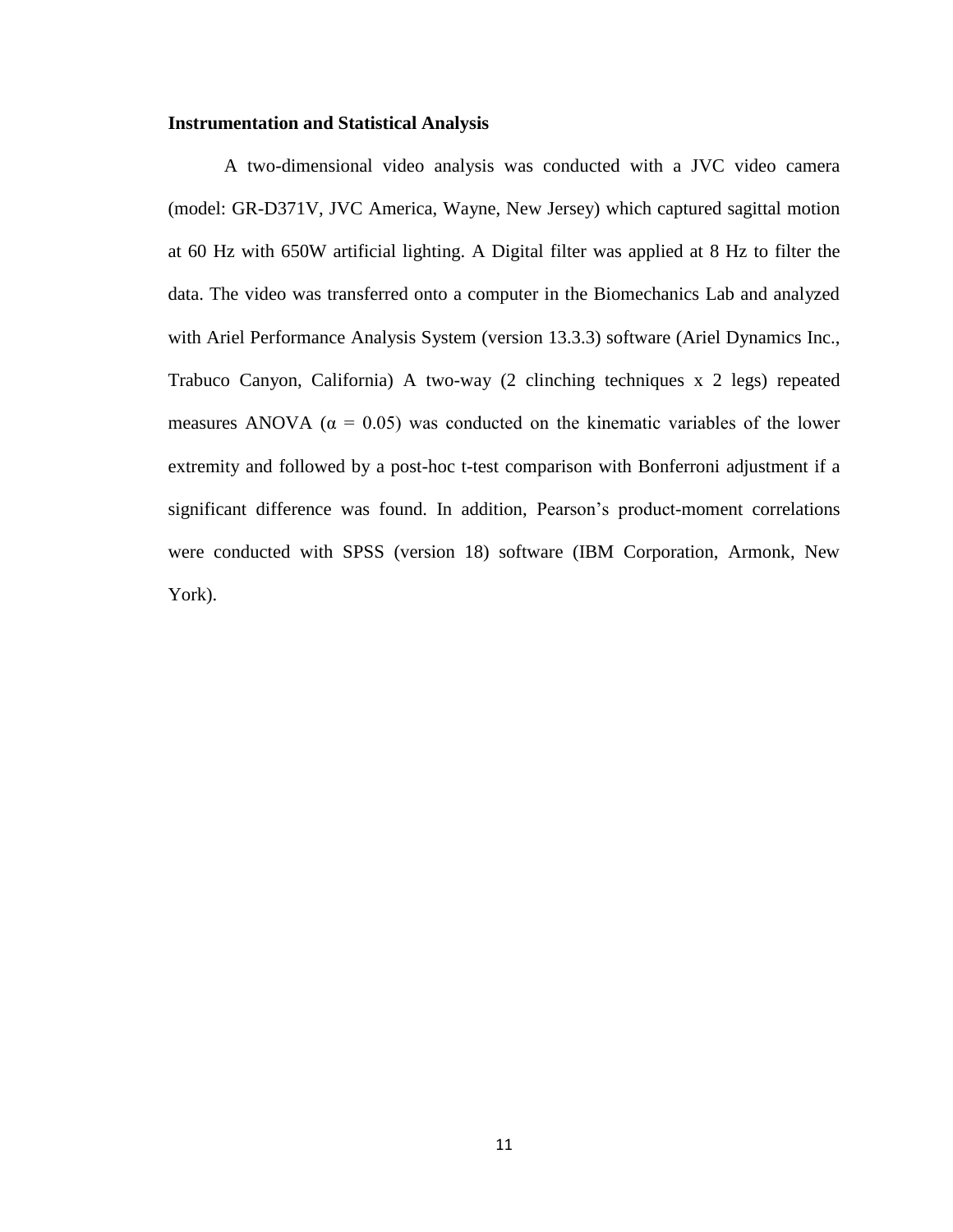#### **Results**

Descriptive statistics for the lower extremity joints of each testing condition were reported in Table 1,2, and 3. Results showed only a statistical significant difference  $(p =$ .013) at the hip joint angle between both clinching positions (109.0°  $\pm$  15.0° and 88.9°  $\pm$ 13.3°; right double collar and double underhook and  $109.0^{\circ} \pm 13.5^{\circ}$  and  $99.0^{\circ} \pm 20.6^{\circ}$ ; left double collar and double underhook). No significant differences were found at the hip joint angle  $(p = 0.14)$  between the dominant and non-dominant leg. In addition, no interaction effect (2 legs x 2 clinching positions) were found at the hip joint angle ( $p =$ 0.34). There were no significant differences at the knee joint angle  $(p = 0.34)$  between both clinching positions. No significant differences were found at the knee joint angle (*p*  $= 0.31$ ) between the dominant and non-dominant leg. In addition, no interaction effect (2) legs x 2 clinching positions) was found at the knee joint angle ( $p = 0.37$ ). There were no significant differences at the ankle joint angle  $(p = 0.17)$  between both clinching positions. No significant differences were found at the ankle joint angle  $(p = 0.50)$ between the dominant and non-dominant leg. Lastly, no interaction effect (2 legs x 2 clinching positions) was found at the ankle joint angle  $(p = 0.92)$ .

Table 1

| <b>Clinching Position</b>     | $\operatorname{Hip}$ (°) | Knee $(°)$      | Ankle $(°)$      |
|-------------------------------|--------------------------|-----------------|------------------|
| <b>Right Double Collar</b>    | $109.0 \pm 15.0$         | $66.1 + 12.4$   | $118.4 \pm 11.0$ |
| <b>Right Double Underhook</b> | $88.9 \pm 13.3$          | $68.7 \pm 15.9$ | $113.7 \pm 11.3$ |
| Left Double Collar            | $109.0 \pm 13.5$         | $71.4 + 13.7$   | $114.0 \pm 12.7$ |
| Left Double Underhook         | $99.0 \pm 20.6$          | $147.4 + 249.5$ | $109.8 \pm 20.6$ |

*Descriptive statistics of average joint angular displacement in each condition*

There were no statistical significant differences in the joint angular velocity for the hip joint ( $p = 0.27$ ) between both clinching positions. No significant differences were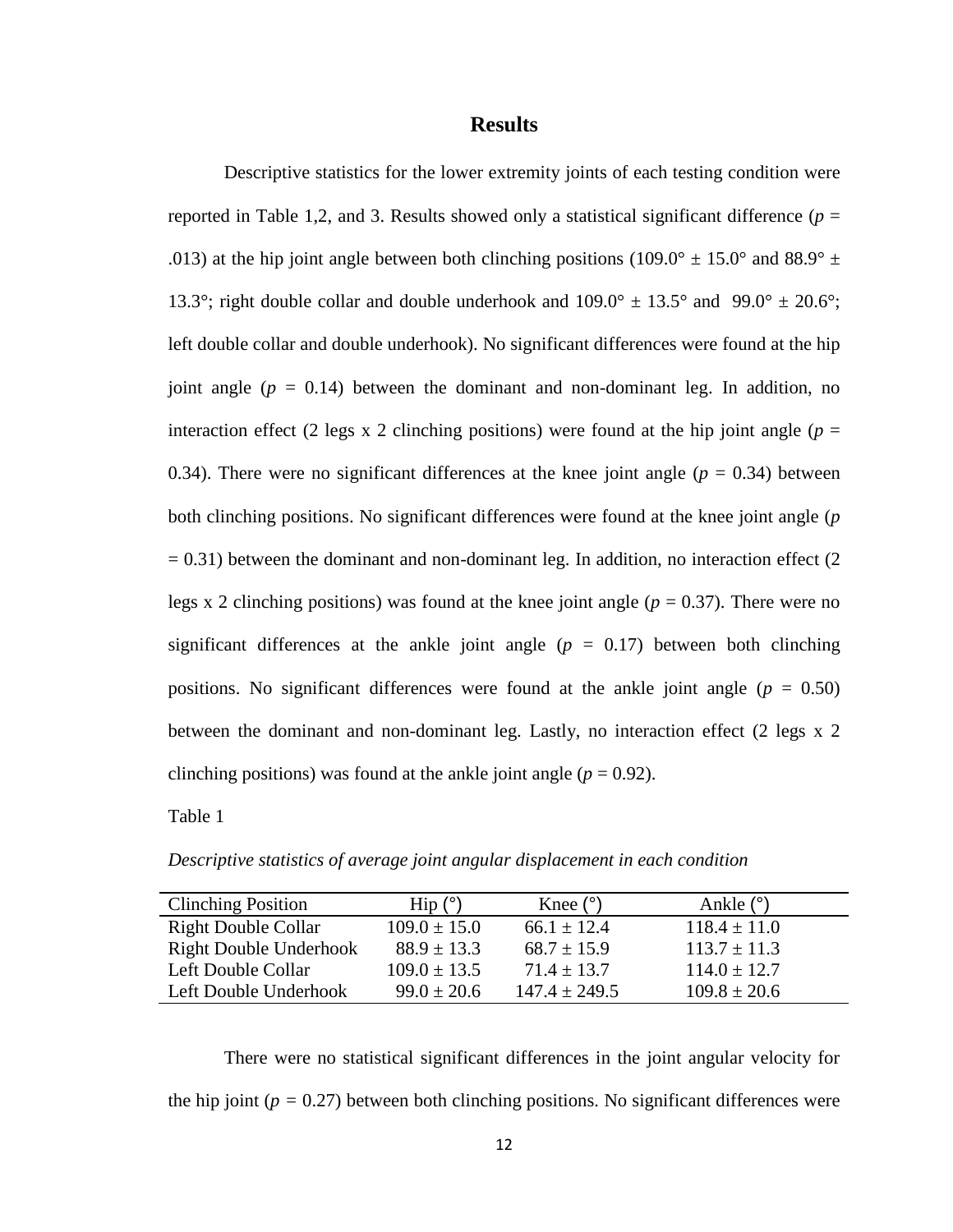found in the joint angular velocity for the hip joint (*p =* 0.37) between the dominant and non-dominant leg. In addition, no interaction effect (2 legs x 2 clinching techniques) was found in the joint angular velocity for the hip joint  $(p = 0.92)$ . There were no statistical significant differences in the joint angular velocity for the knee joint  $(p = 0.59)$  between both clinching positions*.* There was a statistical significant difference (*p =* 0.00) found in the joint angular velocity for the knee joint between the dominant and non-dominant leg  $(22.9^{\circ}/sec \pm 185.1^{\circ}/sec$  and  $44.8^{\circ}/sec \pm 111.2^{\circ}/sec$ ; right double collar and underhook and  $115.6^{\circ}/\text{sec} \pm 141.6^{\circ}/\text{sec}$  and  $124.8^{\circ}/\text{sec} \pm 125.6^{\circ}/\text{sec}$ ; left double collar and double underhook). In addition, no interaction effect (2 legs x 2 clinching positions) was found in the joint angular velocity for the knee joint  $(p = 0.83)$ . There were no statistical significant differences in the joint angular velocity for the ankle joint ( $p = 0.26$ ) between both clinching positions*.* No significant differences were found in the joint angular velocity for the ankle joint ( $p = 0.74$ ) between the dominant and non-dominant leg. In addition, no interaction effect (2 legs x 2 clinching techniques) was found in the joint angular velocity for the ankle joint ( $p = 0.20$ ).

Table 2

*Descriptive statistics of average joint angular velocity in each condition*

There were no statistical significant differences in the joint angular acceleration for the hip joint ( $p = 0.70$ ) between both clinching positions. No significant differences were found in the joint angular acceleration for the hip joint  $(p = 0.92)$  between the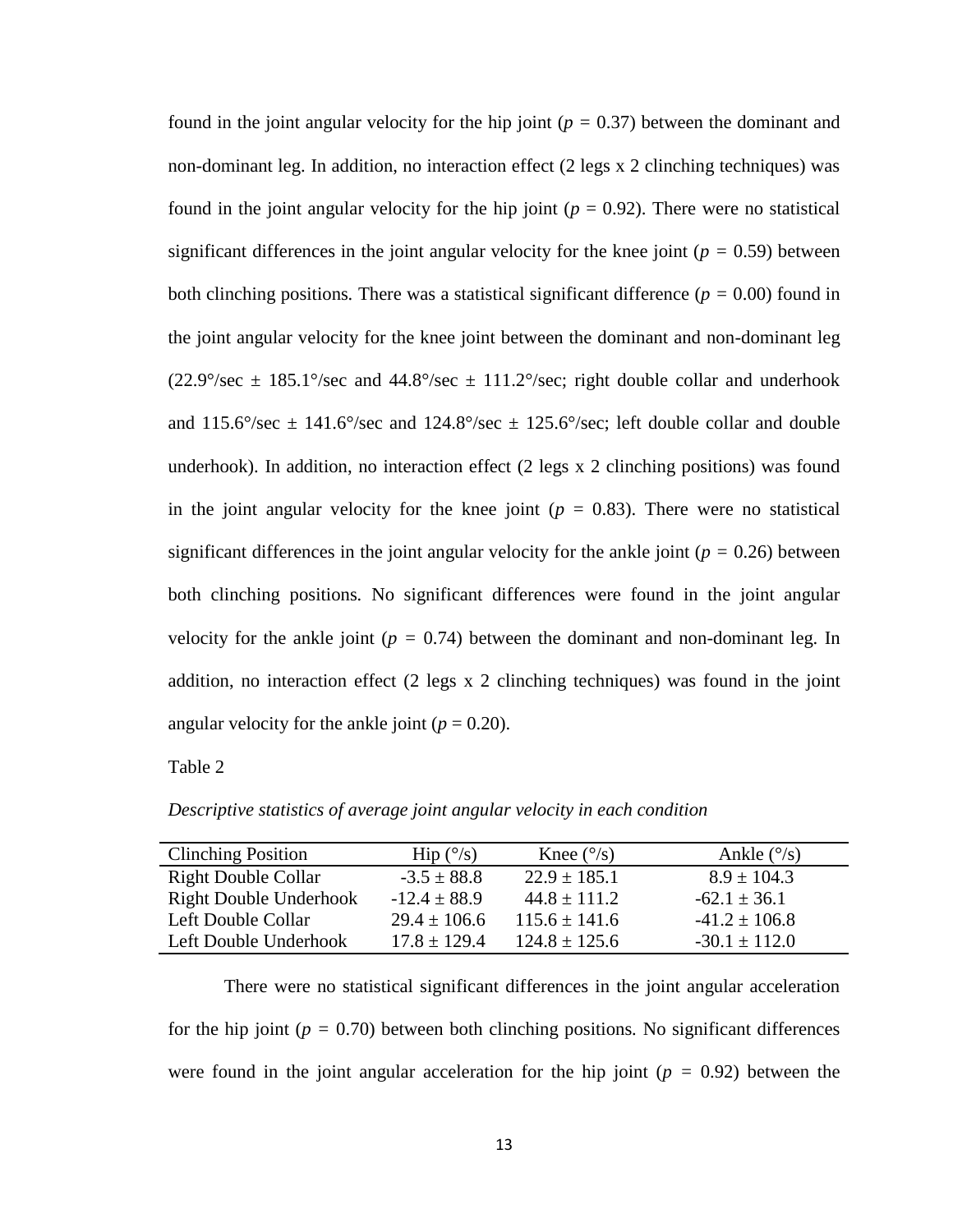dominant and non-dominant leg. In addition, no interaction effect (2 legs x 2 clinching techniques) was found in the joint angular acceleration for the hip joint ( $p = 0.92$ ). There were no statistical significant differences in the joint angular acceleration for the knee joint (*p =* 0.08) between both clinching positions*.* No significant difference was found in the joint angular acceleration for the knee joint ( $p = 0.08$ ) between the dominant and nondominant leg. In addition, no interaction effect (2 legs x 2 clinching positions) was found in the joint angular acceleration for the knee joint ( $p = 0.85$ ). There were no statistical significant differences in the joint angular acceleration for the ankle joint  $(p = 0.35)$ between both clinching positions*.* No significant differences were found in the joint angular acceleration for the ankle joint  $(p = 0.06)$  between the dominant and nondominant leg. In addition, no interaction effect (2 legs x 2 clinching techniques) was found in the joint angular acceleration for the ankle joint  $(p = 0.18)$ .

Table 3

*Descriptive statistics of average joint angular acceleration in each condition*

| <b>Clinching Position</b>     | Hip $(^{\circ}/s^2)$ | Knee $(^{\circ}/s^2)$ | Ankle $(^{\circ}/s^2)$ |
|-------------------------------|----------------------|-----------------------|------------------------|
| <b>Right Double Collar</b>    | $8750.5 \pm 4408.2$  | $4032.8 \pm 3970.1$   | $487.96 \pm 1546.7$    |
| <b>Right Double Underhook</b> | $8358.5 + 4645.9$    | $2209.0 + 2244.7$     | $3014.66 \pm 2312.9$   |
| Left Double Collar            | $7984.9 \pm 3353.7$  | $4166.8 + 3369.4$     | $915.04 \pm 2306.1$    |
| Left Double Underhook         | $8093.2 + 3583.5$    | $2648.3 + 2685.3$     | $681.55 \pm 3852.3$    |

Further, a two-tailed Pearson's product-moment correlation was conducted for the hip, knee, and ankle joint displacements, velocities, and accelerations between both dominant and non-dominant legs for each clinching position (Table 4-9). The results showed a statistically significant correlation in the joint angle and angular velocity between left and right knee for the double collar  $(r = 0.65$  and 0.76, respectively) and double underhook clinching positions ( $r = 0.63$  and 0.67, respectively). In addition, there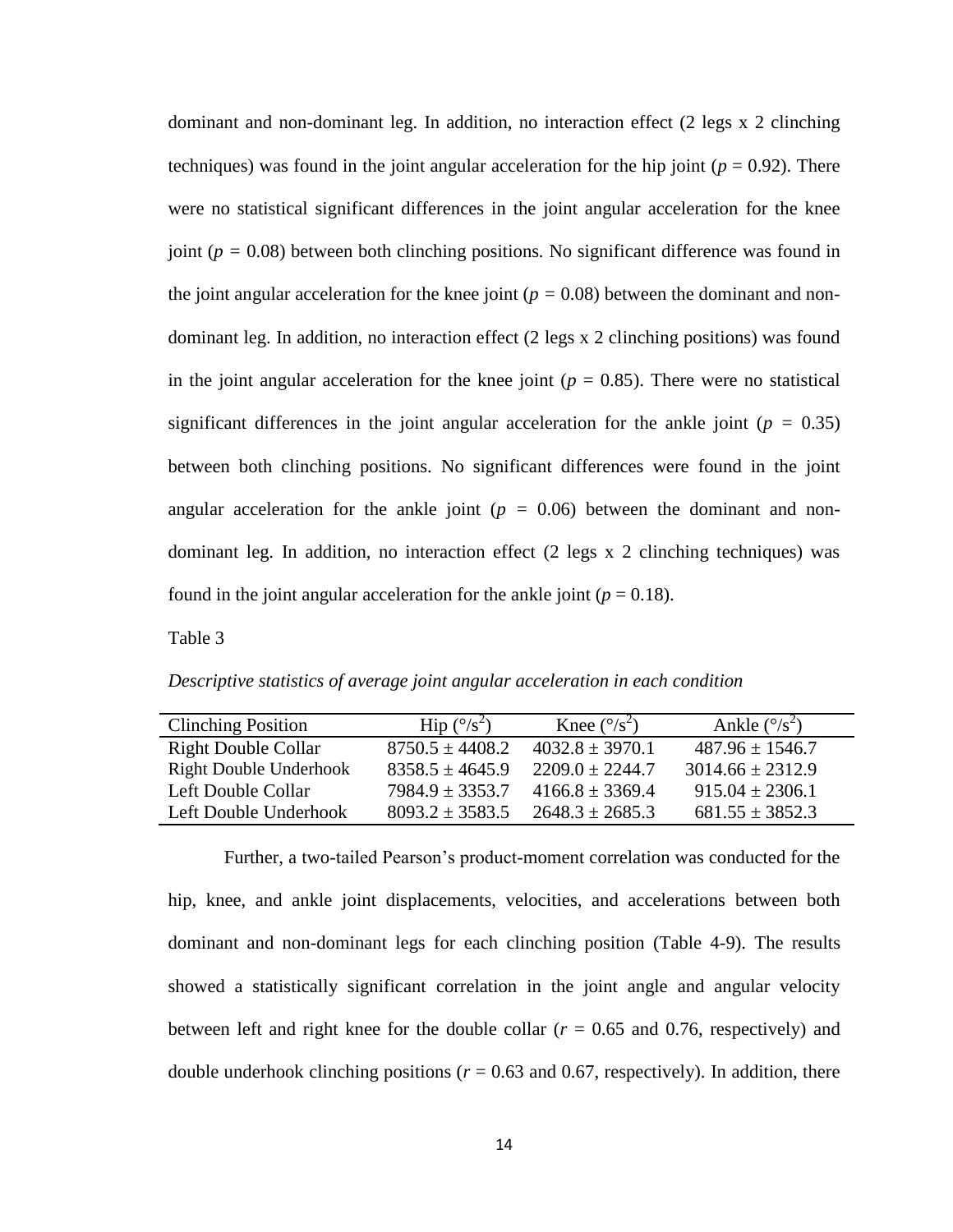was a significant correlation of the joint angle between the left and right hip ( $r = 0.66$ ) for the double collar position but not for the double underhook position. There were no further correlations of the joint angle for the left and right ankle and the angular velocity of the left and right hip and ankle between both legs. Lastly, there were no significant correlations for the angular acceleration at the hip, knee, and ankle of both legs between both clinching positions.

#### Table 4

*Correlation of average joint angular displacement between the left and right legs for the double collar position*

| Joint             | Left Hip | Left Knee | Left Ankle |
|-------------------|----------|-----------|------------|
| Right Hip         | $0.66*$  | $0.75*$   | 0.32       |
| <b>Right Knee</b> | $0.28\,$ | $0.65*$   | $0.00\,$   |
| Right Ankle       | 0.06     | -0.11     | $-0.46$    |

*Note.*\*Correlation is significant at the 0.05 level

Table 5

*Correlation of average joint angular displacement between the left and right legs for the double underhook position*

| Joint             | Left Hip | Left Knee | Left Ankle |
|-------------------|----------|-----------|------------|
| Right Hip         | ).51     | $0.72*$   | $0.07\,$   |
| <b>Right Knee</b> | 0.31     | $0.63*$   | $-0.23$    |
| Right Ankle       | 0.20     | 0.40      |            |

*Note.*\*Correlation is significant at the 0.05 level

Table 6

*Correlation of average joint angular velocity between the left and right legs for the double collar position*

| Joint             | Left Hip | Left Knee | Left Ankle |
|-------------------|----------|-----------|------------|
| Right Hip         | $0.00\,$ | $-0.14$   | 0.23       |
| <b>Right Knee</b> | 0.14     | $0.76*$   | 0.03       |
| Right Ankle       | $-0.10$  | 0.39      | 0.36       |

*Note.*\*Correlation is significant at the 0.05 level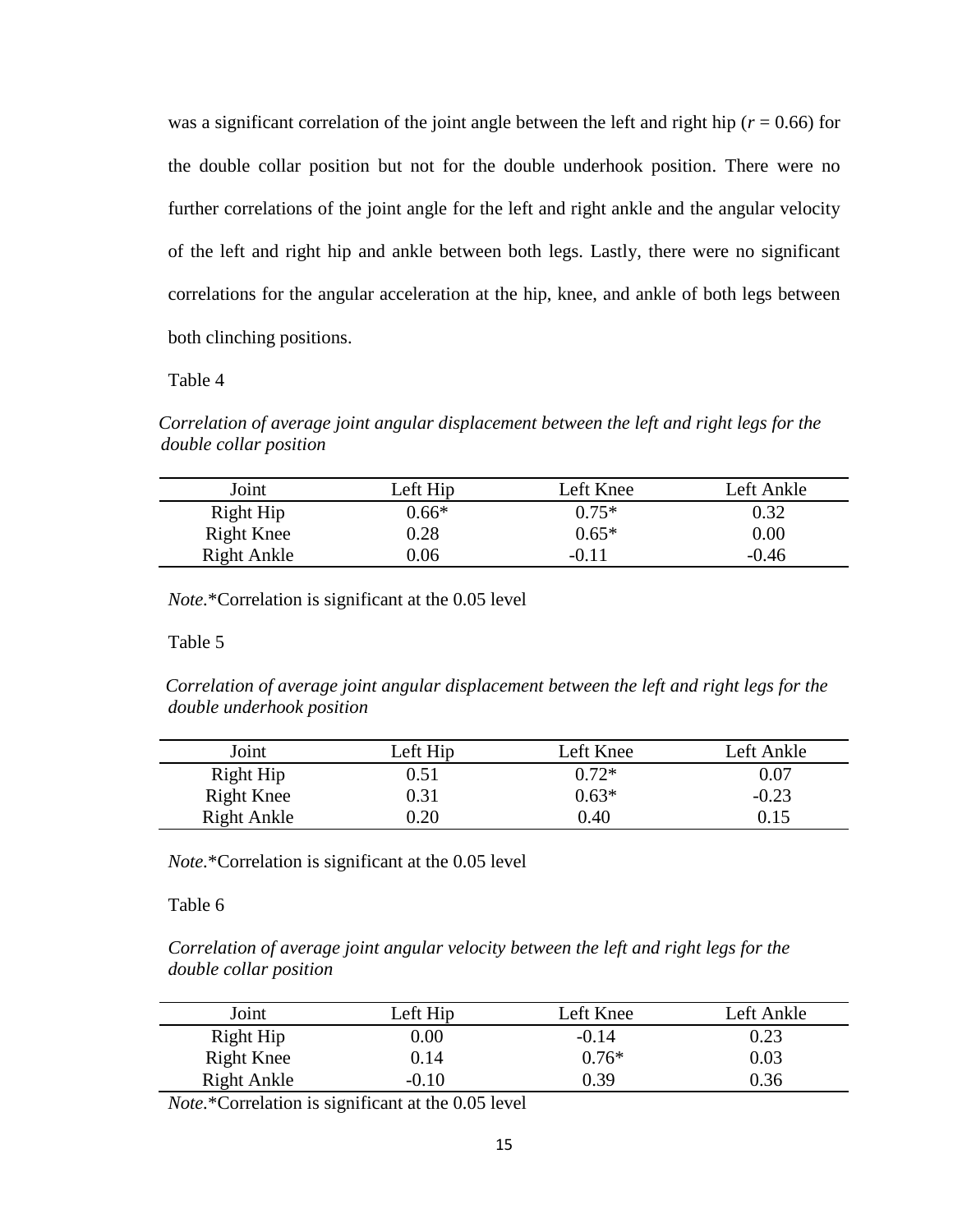#### Table 7

#### *Correlation of average joint angular velocity between the left and right legs for the double underhook position*

| Joint             | Left Hip | Left Knee | Left Ankle |
|-------------------|----------|-----------|------------|
| Right Hip         | $-0.56$  | $-0.60$   | 0.54       |
| <b>Right Knee</b> | $0.71*$  | $0.67*$   | $-0.13$    |
| Right Ankle       | 0.24     | $-0.01$   | $-0.04$    |

*Note.*\*Correlation is significant at the 0.05 level

Table 8

*Correlation of average joint angular acceleration between the left and right legs for the double collar position*

| Joint       | Left Hip | Left Knee | Left Ankle |
|-------------|----------|-----------|------------|
| Right Hip   | $-0.25$  | $-0.26$   | $-0.06$    |
| Right Knee  | 0.09     | 0.17      | $0.01\,$   |
| Right Ankle | $-0.54$  | $-0.32$   | -0 09      |

*Note.*\*Correlation is significant at the 0.05 level

Table 9

*Correlation of average joint angular acceleration between the left and right legs for the double underhook position*

| Joint             | Left Hip | Left Knee | Left Ankle |
|-------------------|----------|-----------|------------|
| Right Hip         | $-0.16$  | 0.12      | $-0.03$    |
| <b>Right Knee</b> | $-0.26$  | 0.21      | 0.13       |
| Right Ankle       | $-0.58$  | $-0.25$   | $-0.52$    |

*Note.*\*Correlation is significant at the 0.05 level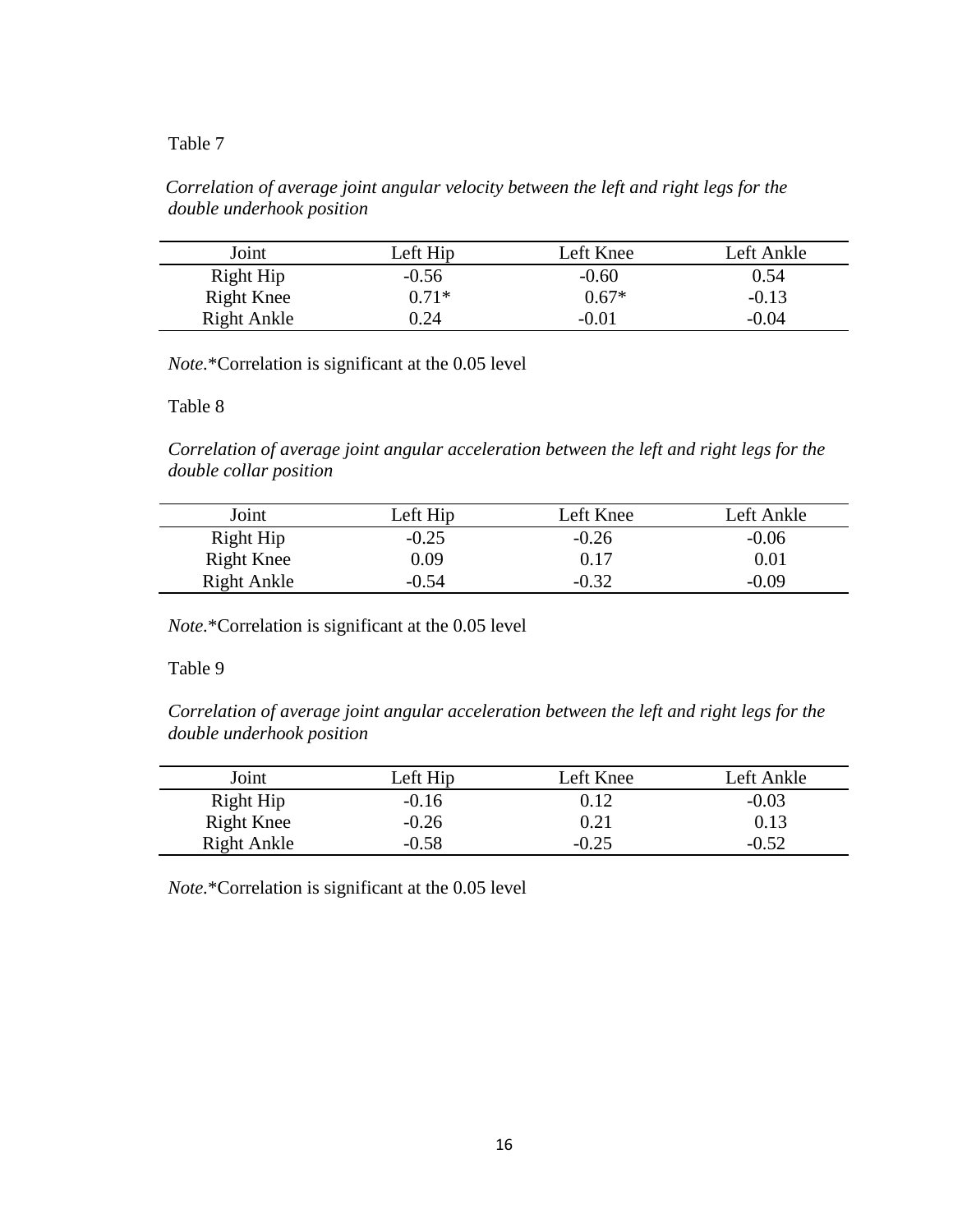#### **Discussion**

Little is known about the kinematic relationship between the dominant and nondominant legs of the Thai Boxing Clinch. The purpose of the study was to examine the joint angular displacement, velocity, and acceleration between the dominant and nondominant legs at the hip, knee, ankle joints for the double-collar and double underhook Thai Boxing clinching positions. The results revealed a statistical significant difference at the hip joint angle between both clinching positions. In a previous Taekwondo research study, Kim, Kwon, Kwon, and Yenuga (2010) observed a significant difference in the peak hip joint angle for the roundhouse kicking leg. Trial and Wu (in press) also observed a significant difference at the hip joint angle between both clinching positions (103.2°  $\pm$ 13.4° and 88.4°  $\pm$  12.4°; double collar and double underhook) for the dominant limb (right) in the Thai Boxing Clinch. In the current study, the average hip flexion angles for the dominant and non-dominant limbs for the double-collar tie position were  $109.0^{\circ}$   $\pm$ 15.0° and 109.04°  $\pm$  13.5°, respectively. In addition, the average hip flexion angles for the dominant and non-dominant limbs for the double underhook clinching position were  $88.9^{\circ} \pm 13.3^{\circ}$  and  $99.04^{\circ} \pm 20.6^{\circ}$ , respectively. From an empirical analysis, the average hip flexion angles for the dominant and non-dominant limb were similar in the double collar position and comparable in the double underhook position. This finding indicates that the double collar clinching technique may be more suitable for striking a lower target in relation to the striker's knee position. In comparison, Sachlikidis and Salter (2007) observed more lead hip flexion at maximum knee lift in the speed throws than the accuracy throws for both arms. They also reported that the mean lead hip flexion angle for the dominant arm throws was also significantly greater than that for the non-dominant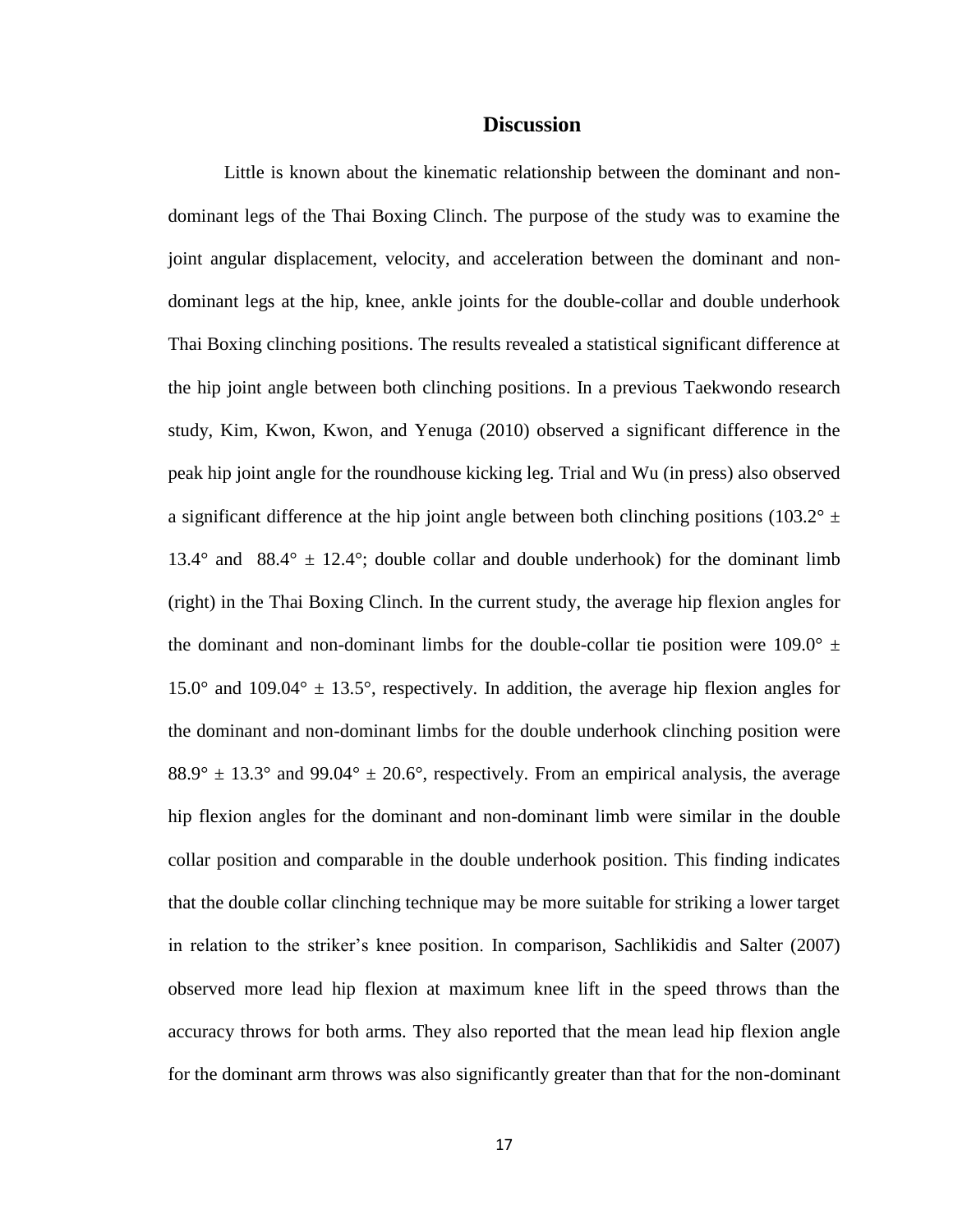arm throws for both throw conditions. However, Ball (2011) found no significant statistical differences at the thigh joint angle between the preferred and non-preferred leg at ball contact during the rugby punt kick. The average joint angle for the thigh was  $62^{\circ}$ for both the preferred and non-preferred limb. Therefore, the findings of Sachlikidis and Salter (2007) and Ball (2011) are incongruent and do not support the findings of this study.

There was not a statistically significant difference between the angular displacement of the knee and ankle between both clinching positions. The results may imply that the hip joint is the primary joint for executing the clinch position, and the knee and ankle joints serve a secondary purpose. One of the main factors that may explain a statistical significant difference for the joint angular difference at the hip between both clinching positions was the hip's linear distance from the target. This interpretation corresponds with Kim et al. (2010) who determined that the target distance had an influence on hip flexion and pelvic rotation. From qualitative video analysis, Trial and Wu (in press) determined that the leg was farther away from the target for the double collar-tie position than for the double underhook position. This factor might have allowed the athlete to achieve a greater degree of hip flexion in this research study. Thus, the double collar clinching technique may be more suitable for striking a lower target in relation to the striker's knee position.

Ball (2011) indicated that the preferred leg produced significantly larger knee and shank angular velocities at ball contact and exhibited greater pelvic range of motion during the soccer leg kick. In contrast, the non-preferred leg produced significantly larger hip and thigh angular velocities and employed greater hip range of motion. Lastly, Ball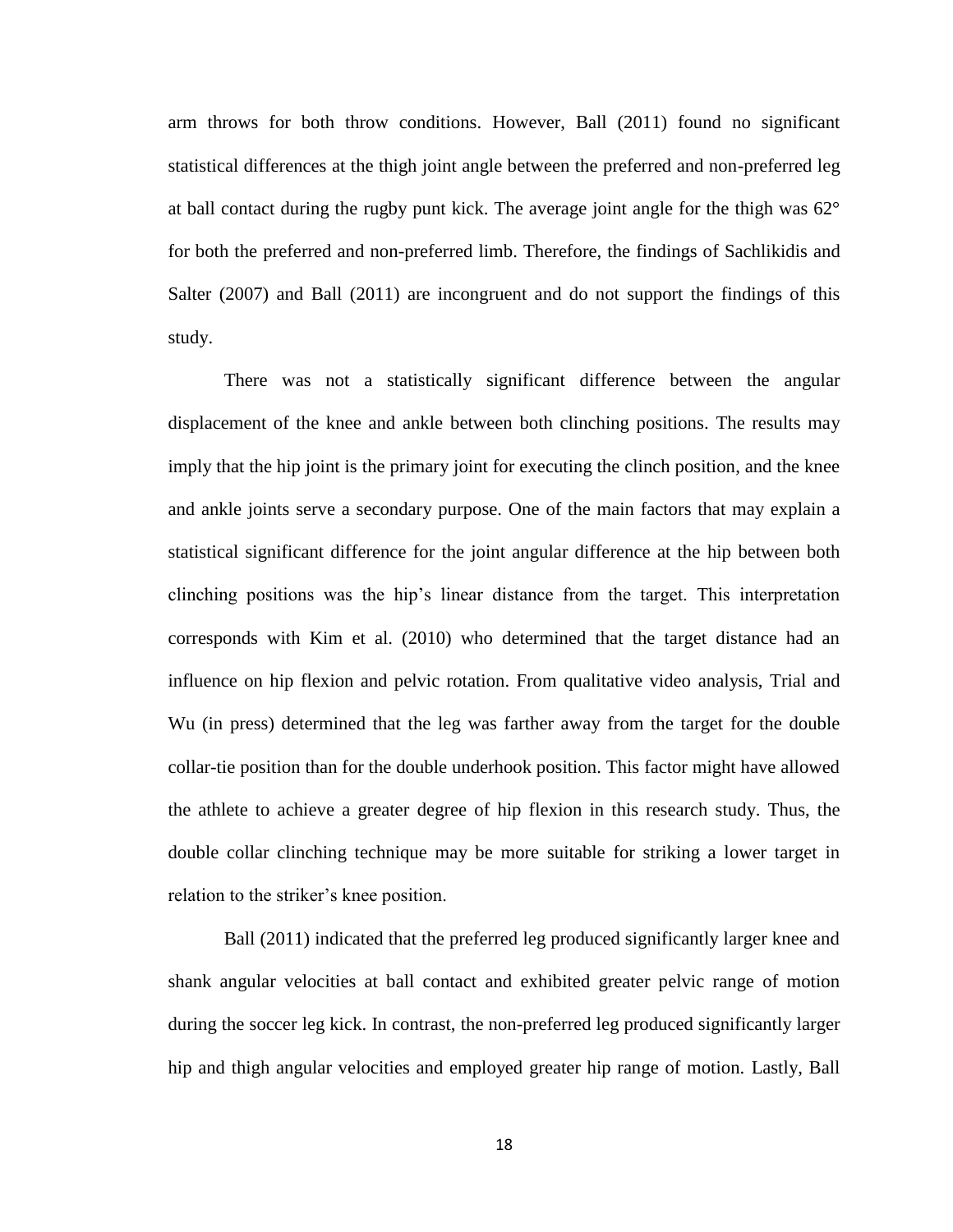(2011) suggested that rugby players make better use of the pelvis, knee, and shank with their preferred leg but made more use of the thigh and hip for non-preferred leg kicks. However, from this study there were no significant statistical differences at the hip, knee, and ankle for the angular velocity between both clinching positions. There was a statistical significant difference found in the joint angular velocity for the knee joint between the dominant and non-dominant leg. This finding indicates that the dominant leg produced significantly slower knee flexion angular velocity than the dominant leg, which is quite interesting since one would expect the dominant leg to produce a higher knee flexion angular velocity than the non-dominant leg. From a close data inspection on each participant's dominant leg knee angular velocity, it was observed that some participants demonstrated a positive knee angular velocity (knee extension movement), and some participants showed a negative angular velocity (knee flexion movement). This variability caused the dominant leg to have a lower knee angular velocity than the nondominant leg. A possible explanation may be because participants were quite efficient in using their dominant leg, so they were comfortable striking their target either flexing or extending their knee at contact. More research studies are needed to validate this finding.

Cular et al. (2010) analyzed the gender-specific ( $n = 57$ ; 39 males and 18 females) influence of dominant laterality of motor abilities on Taekwondo techniques performed to the left and right body side and the quality of performance of Taekwondo leg technique (front kick and roundhouse kick) among youth athletes. The authors indicated that gender differences in regards to Taekwondo technique acquisition and flexibility defined the body asymmetry differences of motor abilities assessed by the following variables: grip strength, frequency of alternate leg movements, and alternate hand movements. Secondly,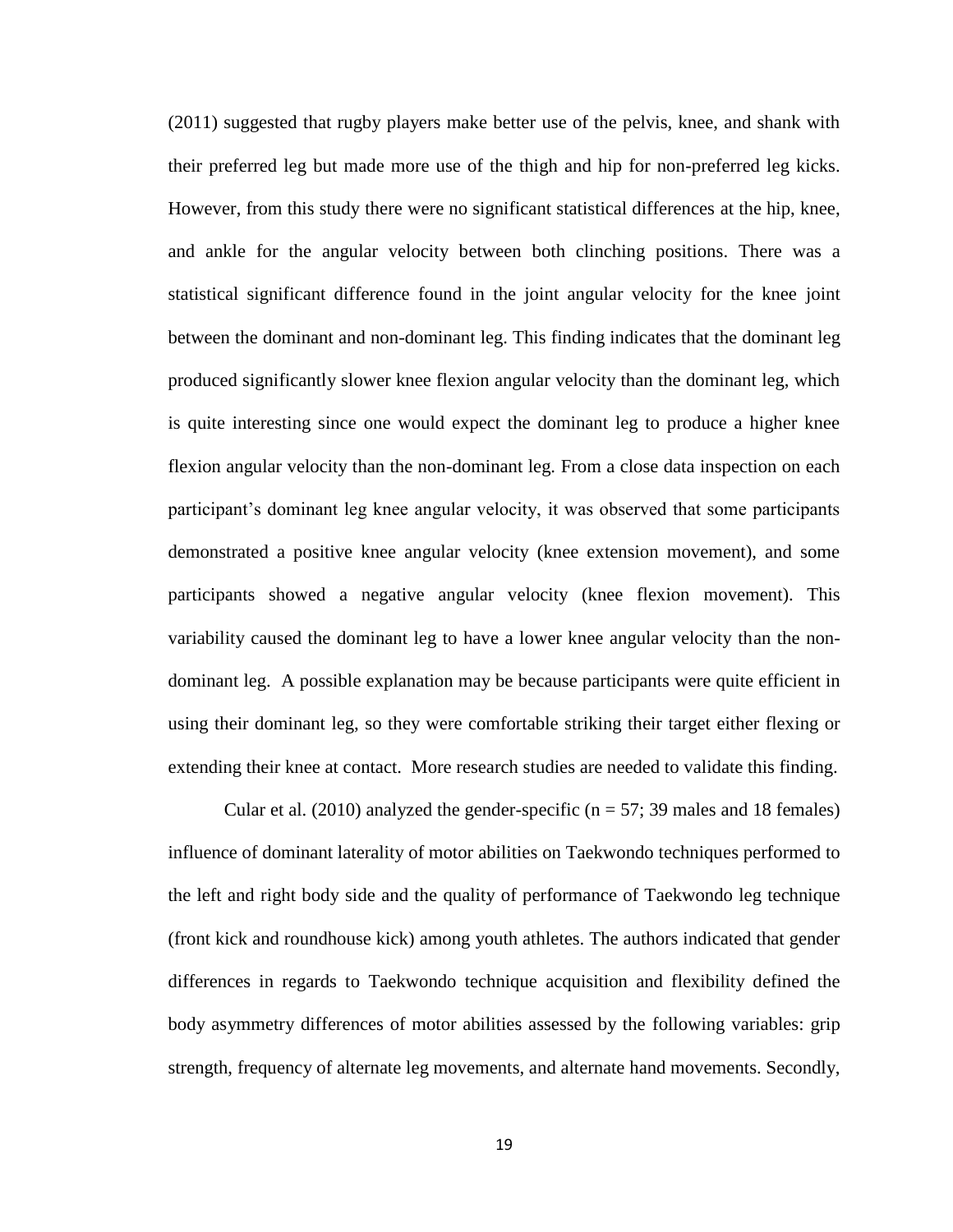motor abilities measured on both the left and right side of the body were defined with a strong correlation with basic Taekwondo kicks performed to both sides of the body for the male athletes  $(r = .75-.81)$ , while in female athletes, motor abilities measured on the right side of the body were not significant. Starosta (1988) also determined that the higher efficiency of shots at goal, demonstrated by elite soccer players, were performed by left-footed players, resulting from different motor abilities to which the right-footed players were unable to adapt themselves rapidly enough. While analyzing the inter-limb transfer of ankle movements, Morris et al. (2009) determined inter-limb transfer occurred from the non-dominant (left) to the dominant (right) foot, but not vice versa. Lastly, van Hedel, Biedermann, Erni, and Dietz (2002) studied the ability of the leg to avoid obstacles during treadmill walking. They determined that movements at the knee, learned on the treadmill are transferred from one leg to another, non-preferentially. Although the motor and inter-limb transfer abilities of the participants were not recorded within the current study, the participants produced similar hip joint angles in each clinching position  $(p = 0.013, p < 0.05)$ . In addition, a statistical significant correlation was observed for the joint angular displacement between the left and right hip (*r* = 0.66) and the left and right knee  $(r = 0.65)$  between both the dominant and non-dominant limb within the knee strikes. Furthermore there was a correlation of the joint angular velocity for the left and right knee  $(r = 0.67)$  between both clinching positions. Therefore, it may be assumed that a combination of motor and inter-limb transfer abilities partially contributed to the results.

In regards to leg preference and interlateral asymmetry of balance stability in soccer players, Teixeira et al. (2011) suggested and revealed that the preferred-leg (right)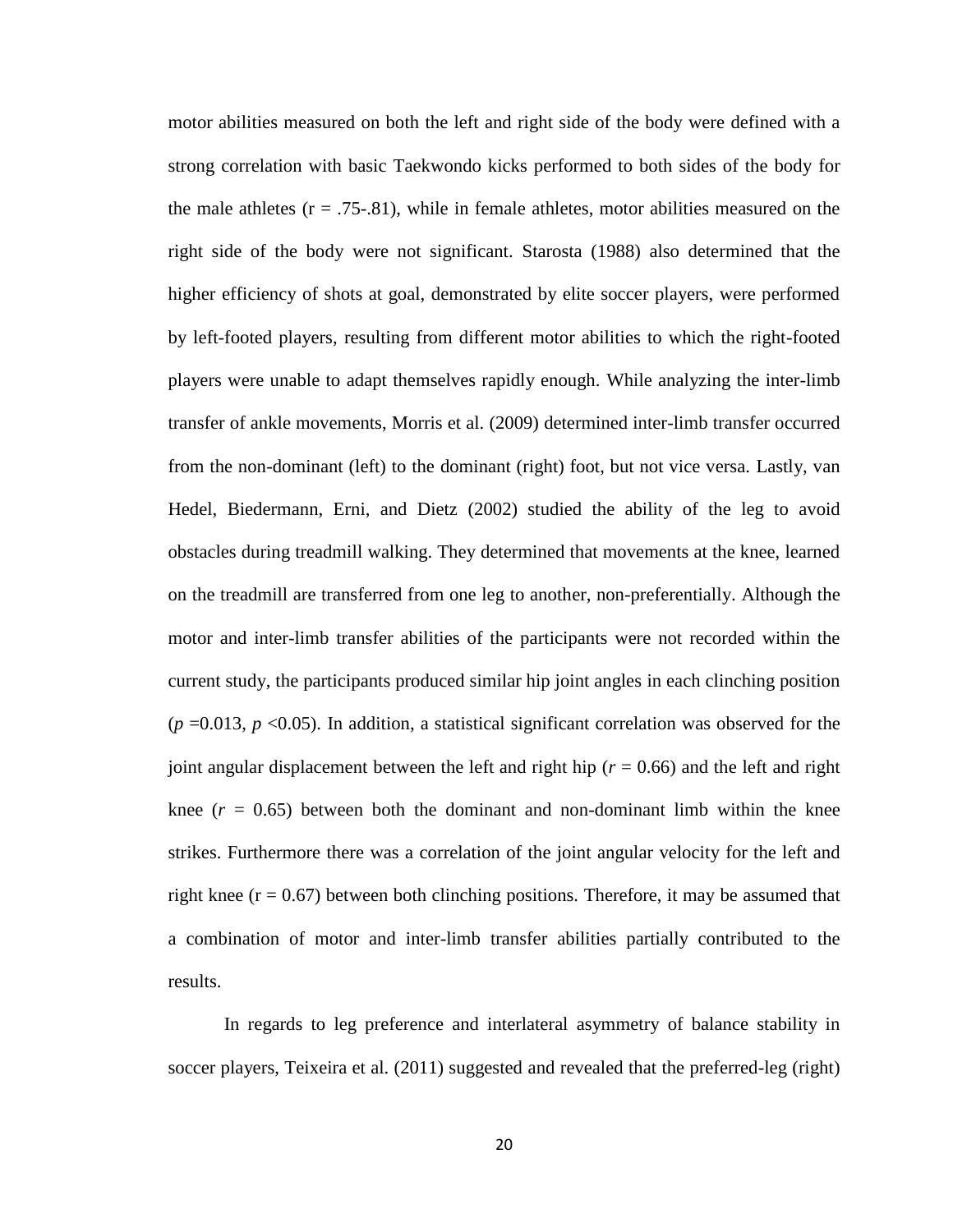is used for mobilization abilities and the non-dominant leg is used for balance and stabilization abilities. This may be partially true because the significant statistical difference ( $p < .013$ ) at the hip joint angle (left double collar:  $109.1^\circ \pm 13.5^\circ$ ; right double collar:  $109.0^{\circ} \pm 15.0^{\circ}$  in the double collar position may imply that the dominant and non-dominant limbs may have both been used for mobilization, during the knee-striking phase. During the non-knee striking phase, when the dominant limb switched places with the non-dominant limb, the dominant limb stabilized, and the non-dominant limb was used for mobilization. In the skill of Thai Boxing clinch, the rear leg was used for mobilization while the front leg was used for stabilization and balance. However, the ability of the dominant and non-dominant limb appeared to display reciprocal abilities, and it was evident that both legs switched positions during each knee strike. Although this factor was evident in respect to the hip joint angle, between the dominant and nondominant limb, in the double collar position, the results of Teixeira et al. (2010) do not relate to any factors between the dominant and non-dominant leg for both clinching positions.

One limitation was that data collection lasted an hour. The results of the study might have been different if a technical training program equally utilizing the dominant and non-dominant limb were prescribed over a longer duration. In turn, the motor abilities and inter-limb transfer of skill may have been more apparent. In an actual sparring match, both contenders are constantly sliding or stepping forward and backwards either to avoid or execute a kick, punch, knee, and elbow strike towards their opponent. However, all knee strikes were conducted in a controlled environment towards a stationary athlete. Therefore, the results of this study do not simulate an actual mixed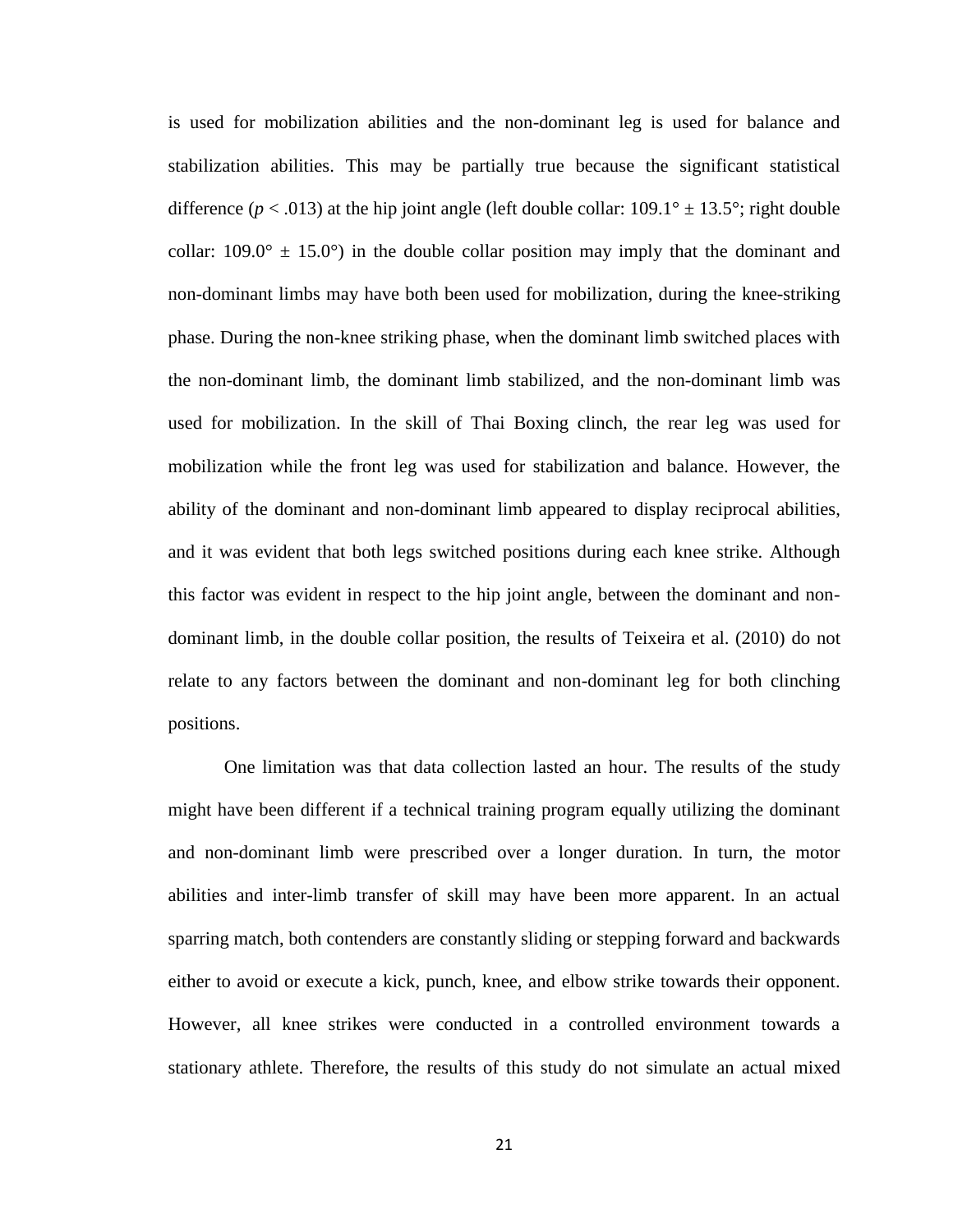martial arts or Thai Boxing match, so more realistic conditions may need to be developed for future studies. Lastly, the study only examined male amateur mixed martial arts athletes whom the mean age, height, weight and experience were  $23 \pm 5$  yrs.,  $1.8 \pm 0.1$  m, 73.3  $\pm$  11.4 kg, and 5.9  $\pm$  5.4 yrs., respectively. However, elite mixed martial arts or Thai Boxing athletes were not available for this study. Therefore, future studies are needed to employ elite mixed martial arts or Thai Boxing athletes as the participants.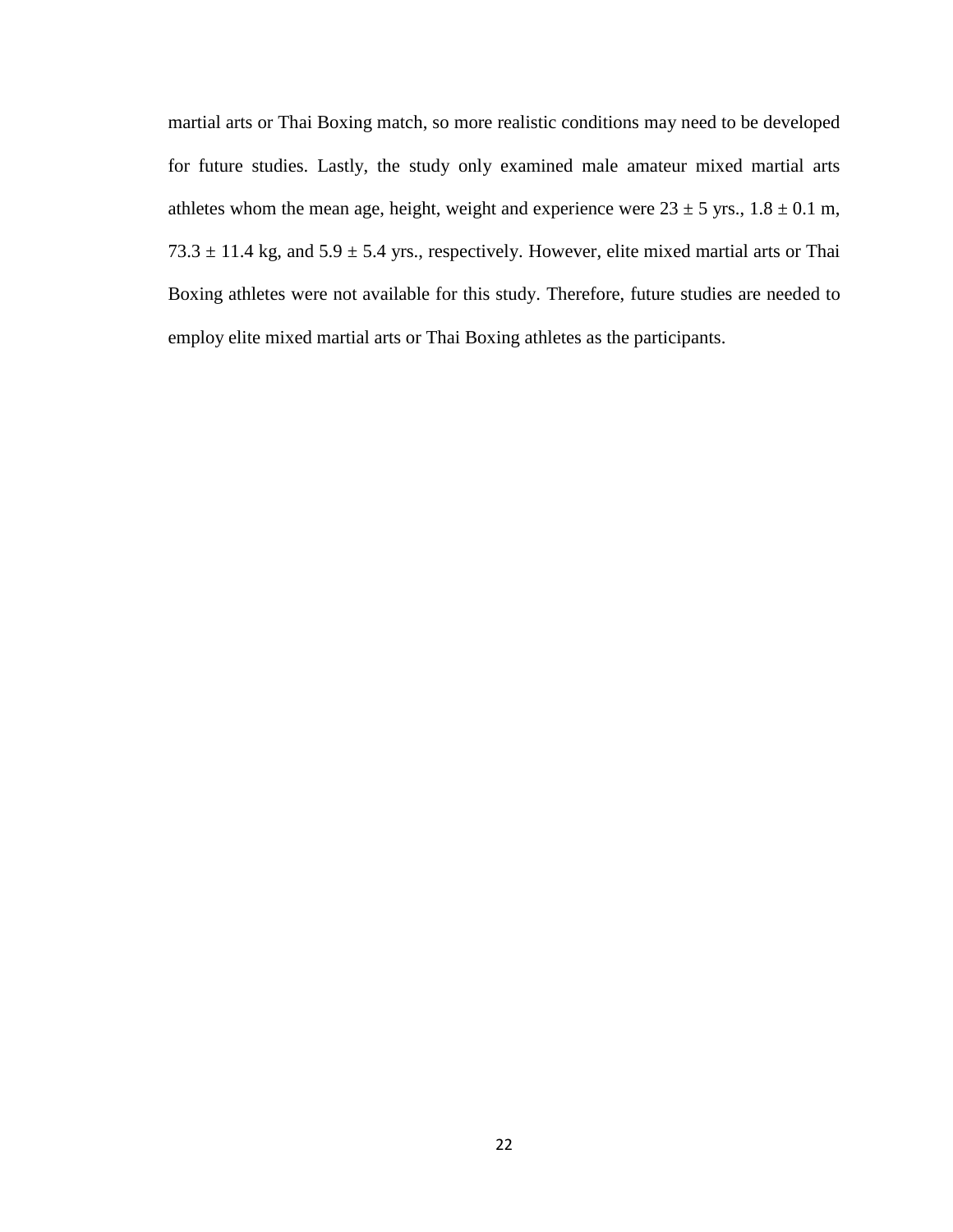#### **Conclusion**

This study provides an important understanding of the relationship between the dominant (right) and non-dominant (left) limbs for the double collar and double underhook Thai boxing clinching positions. Ten amateur mixed martial arts athletes participated in this study and each athlete performed six knee strikes in each clinching position. The results revealed a statistically significant difference at the hip joint angle between both clinching positions but not at the knee and ankle joints. There were no statistical significant differences for the joint angular velocities and accelerations for the hip, knee, and ankle joint between both clinching positions*.* However, there was a statistically significant difference found in the joint angular velocity for the knee joint between the dominant and non-dominant limbs. In addition, no significant differences were found for the angular velocity of the hip and ankle between the dominant and nondominant legs. Further, there were no statistical differences for the hip, knee, and ankle joint angles and accelerations between the dominant and non-dominant legs. Lastly, there was a significant correlation at the joint angle and for the angular velocity at the left and right knee between both clinching positions. In addition, there was a significant correlation of the joint angle between the left and right hip ( $r = 0.66$ ) for the double collar position but not for the double underhook position.

This study indicates that within the double collar and within the double underhook clinching positions share a similar degree of hip flexion between the dominant and nondominant legs. In addition, the dominant and non-dominant legs showed different knee angular velocities. An explanation for this factor is that instead of flexing their knee, some of the participants may have extended their knee during the execution of the knee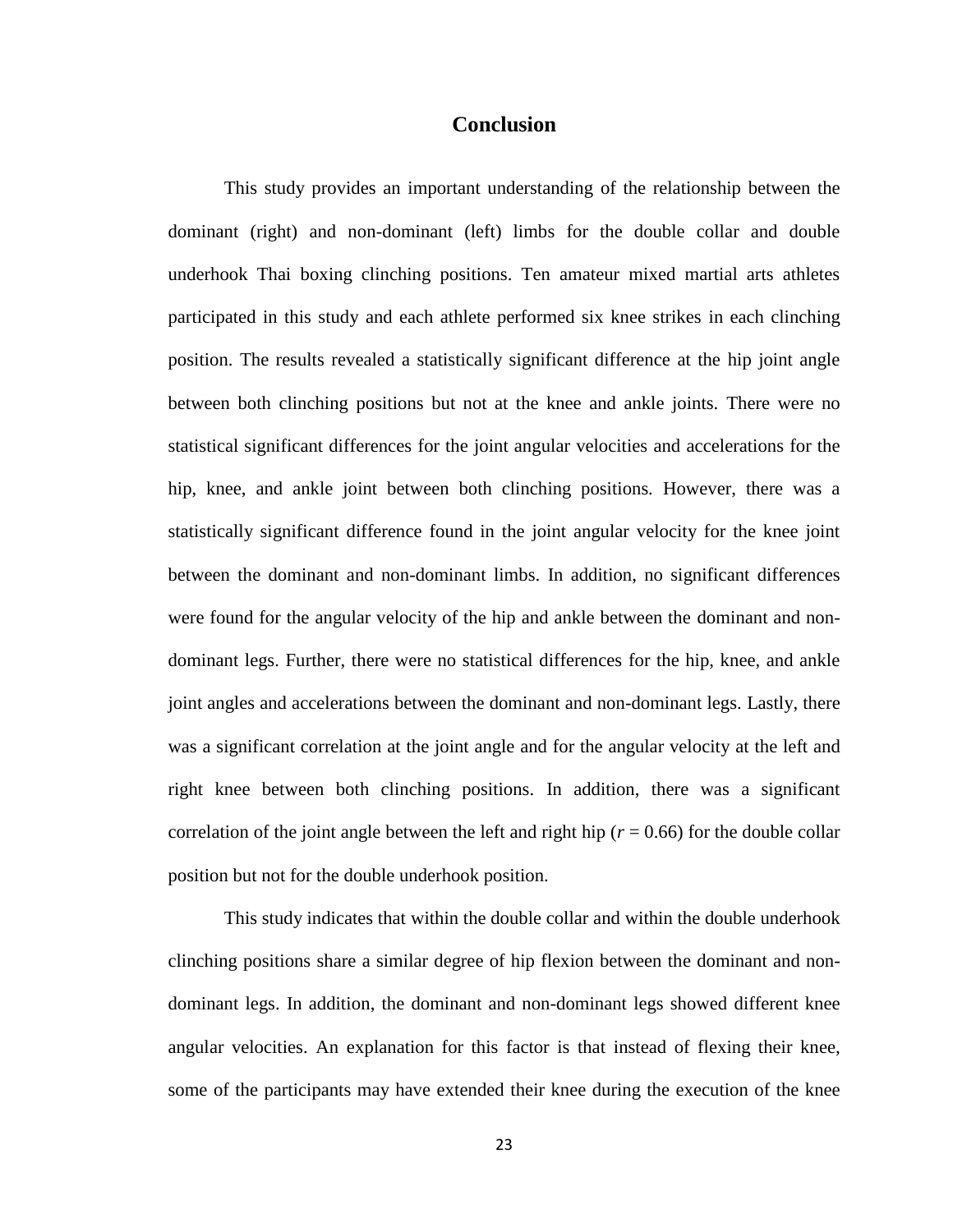strike at the point of contact. Thus, the participants may have learned the Thai Boxing clinching techniques differently from another at the time of data collection. The impact of the knee at the point of contact may have contributed to the significant difference observed for the knee joint angular velocity between the dominant and non-dominant legs. Therefore, future studies are warranted that analyze the impact of the knee at the point of contact in both clinching positions between the dominant and non-dominant legs.

In regards to training the dominant and non-dominant limbs, Cular et al. (2010) concluded that Taekwondo training should be programmed with more strength and speed exercises done with the weaker body side implying that Thai Boxing and mixed martial arts athletes should do the same. Starosta (1988) also recommended that basic technical elements should be developed symmetrically at all stages of sports instruction. By prescribing symmetrical training of the dominant and non-dominant limb, the knee may be able to flex instead of extending. Secondly, the knee angular velocity may decrease while contributing to the accuracy of a successful knee strike. Training the non-dominant limb should also take place during the off-season and focus on the technical improvement with attention being paid to regularity, proper assignment of the tasks, control, and evaluation of performance (Starosta, 1988). Therefore, Thai Boxing coaches should prescribe technical routines for Thai Boxing athletes that train both the dominant and non-dominant limbs symmetrically for optimal performance.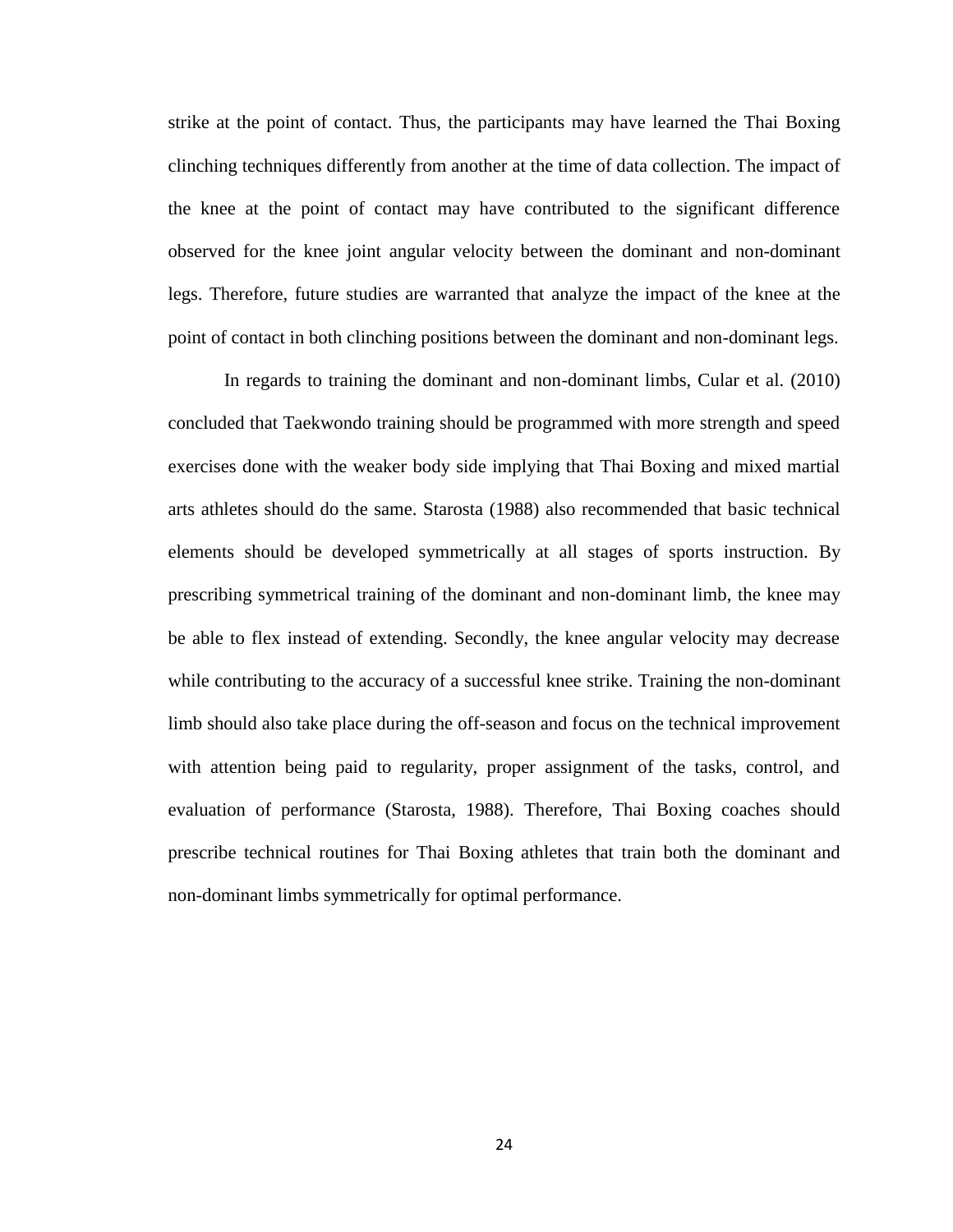#### **References**

- Ball, K. (2011). Kinematic comparison of the preferred and non-preferred foot punt kick. *Journal of Sport Sciences*, *29*(14), 1545-1552.
- Bauer, T. (1982). A biomechanical analysis of the rugby punt using the preferred and non-preferred foot. In J. Terrauds (Ed.), *Proceedings on the 1st International Conference on Biomechanics in Sports*, San Diego, Ca, 281-289.
- Cular, D., Miletic, A., and Miletic, D. (2010). Influence of dominant and non-dominant body side on specific performance in Taekwondo [Electronic version]. *Journal of Kinesiology*, *42*(2), 184-193.
- Crisafulli, A., Vitelli, S., Cappai, I., and Milia, R. (2009). Physiological responses and energy cost during a simulation of a muay thai boxing match. *Applied Physiology, Nutrition, and Metabolism*, *34*(2), 143-150.
- Dorge, H. C., Andersen, T., Sorensen, H., and Simonsen, E. (2002). Biomechanical differences in soccer kicking with the preferred and non-preferred leg. *Journal of Sport Sciences*, *20*(4), 293-299.
- Gartland, S., Malik, M., and Lovell, M. (2005). A prospective study of injuries sustained during competitive Muay Thai kickboxing. *Clinical Journal of Sports Medicine*, *15*(1), 34-36.
- Green, T. (2010). Muay Thai. In J. Svinth (Ed.), *Martial arts of the world: an encyclopedia of history and innovation* (Vol. 1, pp. 317-318). Santa Barbara, CA: ABC-CLIO, LLC.
- Hewitson, N. (2012). The sophistication of the Muay Thai clinch. In *Fight times*. Retrieved from http://www.fighttimes.com/magazine/magazine.asp?article=260.
- Hwang, I. S. (1987). Analysis of the kicking leg in Taekwondo, In: J. Terauds, B. Gowitzke and L. Holt (eds.), *Biomechanics in sports III & IV*. Proceedings of International Society of Biomechanics in Sports, Del Mar, CA: Academic Publishers, 39-47.
- Junlakan, L. D., and Prayukvong, K. (2005). *Muay Thai: A living legacy*. Ratchatewee, Bangkok, Thailand: Spry Publishing, ltd, 46-48.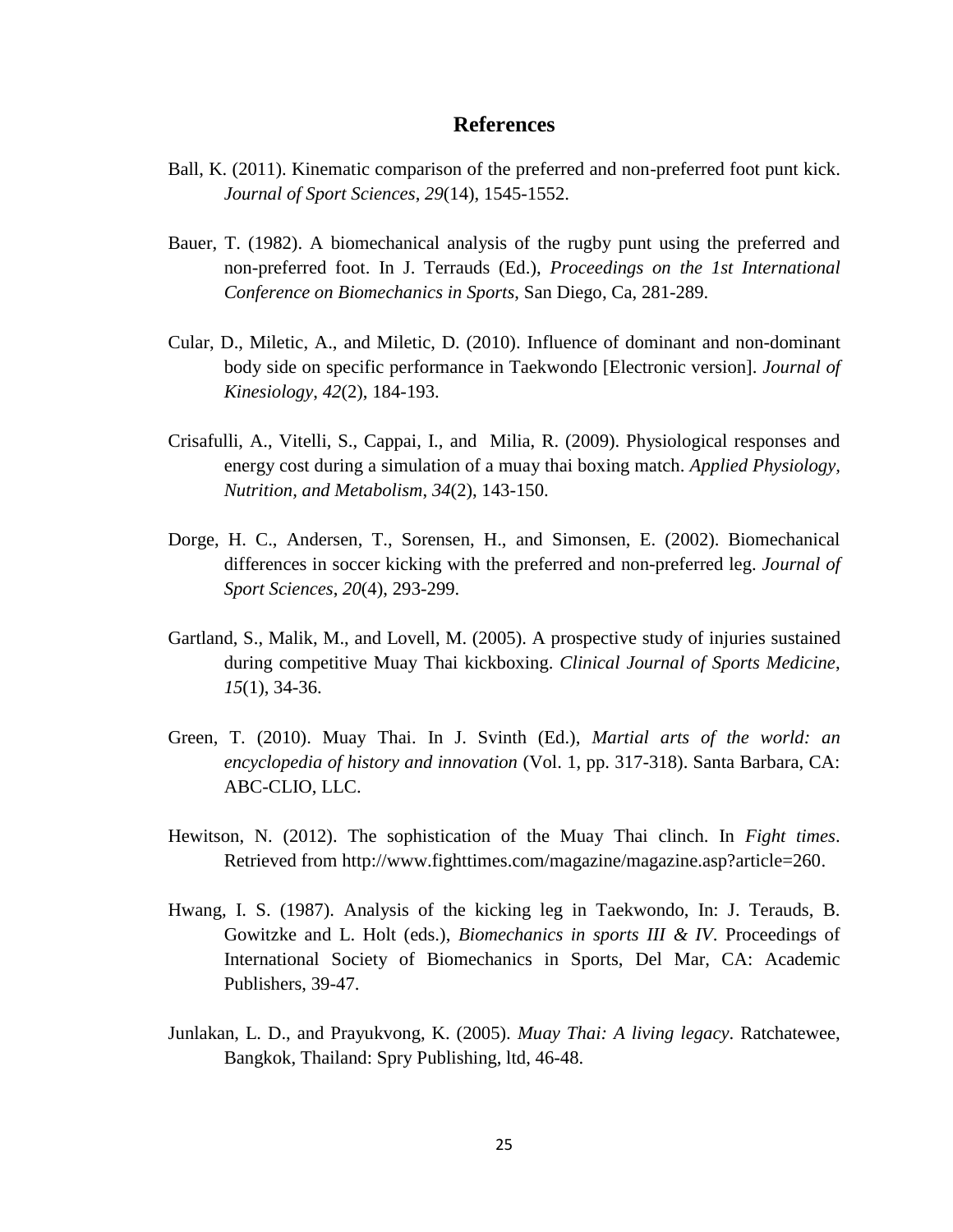- Kim, J., Kwon, M., Kwon, Y., and Yenuga, S. (2010). The effects of target distance on pivot hip, trunk, pelvis, and kicking leg kinematics in Taekwondo roundhouse kicks. *Sports Biomechanics*, *9*(2), 98-114.
- Kim, Y-K., Kim, Y-H., and Im, S. (2011). Inter-joint coordination in producing kicking velocity of Taekwondo kicks. *Journal of Sports Sciences and Medicine*, *10*(1), 31- 38.
- Kong, P. W., Luk, T. C. and Hong, Y. (2000). Difference between Taekwondo roundhouse kick executed by the front and back leg. In Y.Hong, D.Johns, and R.Sanders (eds.), *Proceedings of 18th international symposium on biomechanics in sports.* Hong Kong, The Chinese University of Hong Kong, 268-272.
- Morris, T., Newby, N., Wininger, M., and Craelius, W. (2009). Inter-limb transfer of learned ankle movements. *Experimental Brain Research*, *192*(1), 33-42.
- Pedreira, R. (2004). Clinch: The subtle science of the Muay Thai clinch. In *Global Training Report*. Retrieved from: http://www.global-training-report.com/clinch.htm.
- Pozo J., Bastein, G., and Dierick, F (2011). Execution time, kinetics, and kinematics of the mae-geri kick: Comparision of national and international standard karate athletes. *Journal of Sports Sciences*, *29*(14), 1553-1561.
- Sachlikidis, A., and Salter, C. (2007). A biomechanical comparison of dominant and nondominant arm throws for speed and accuracy. *Sports Biomechanics*, *6*(3), 334- 344.
- Sidthilaw, S. (1996) *Kinetic and kinematic analysis of Thai boxing roundhouse kicks*. Doctoral Thesis, Oregon State University.
- Silva, J., Del Vecchio, F., Picano, L., Takito, M., & Franchini, E. (2011). Time-motion analysis in muay-thai and kick-boxing amateur matches. *Journal of Human Sport and Exercise*, *6*(3), 490-496.
- Starosta, W. (1988). Symmetry and asymmetry in shooting demonstrated by elite soccer players. In: R.Lees, A. Davids, and W. Murphy (eds). *Science and Football*. London, United Kingdom, 346-55.